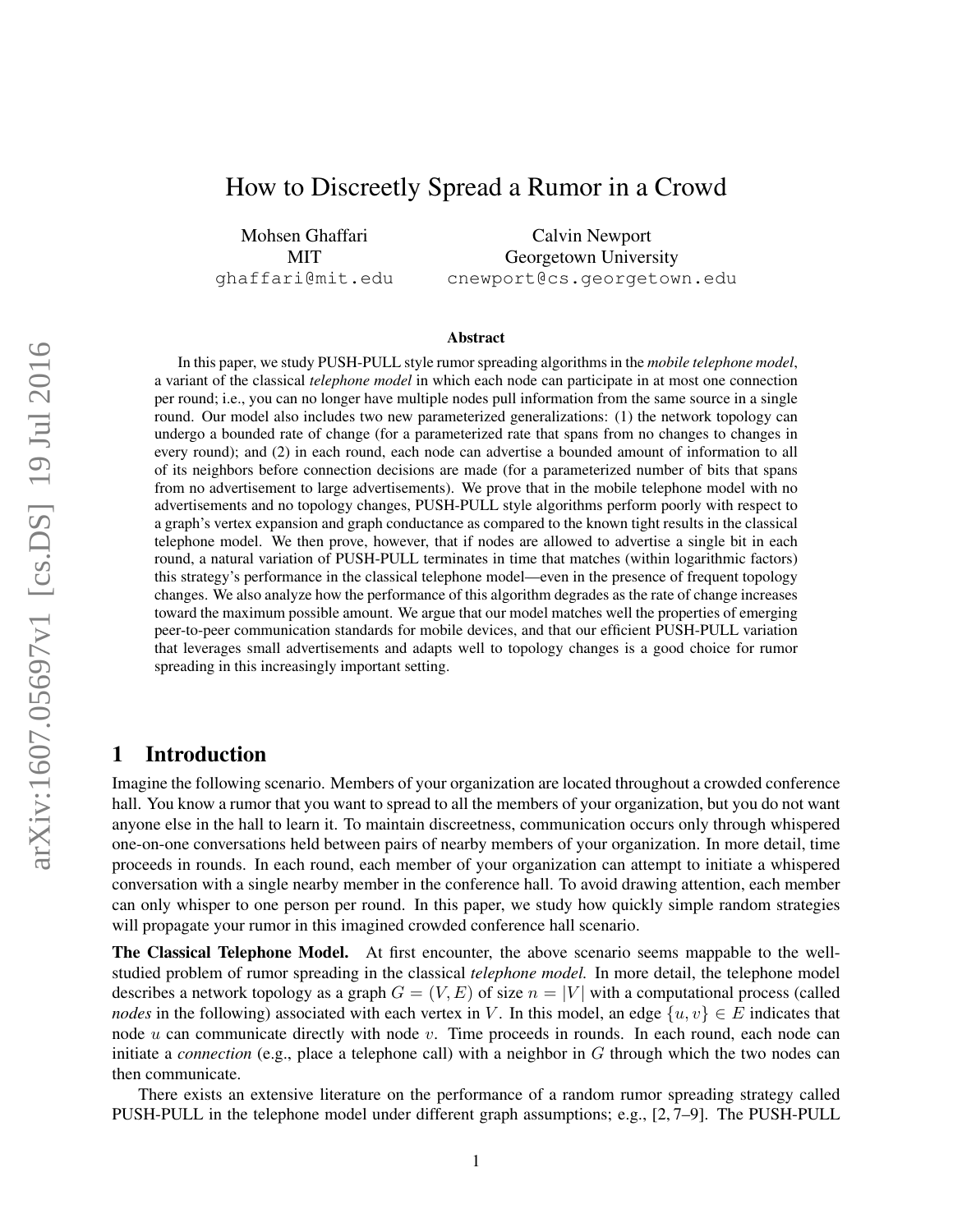algorithm works as follows: *in each round, each node connects to a neighbor selected with uniform randomness; if exactly one node in the connection is* informed *(knows the rumor) and one node is* uninformed *(does not know the rumor), then the rumor is spread from the informed to the uninformed node.* An interesting series of papers culminating only recently established that PUSH-PULL terminates (with high probability) in  $\Theta((1/\alpha) \log^2 n)$  rounds in graphs with vertex expansion  $\alpha$  [8], and in  $\Theta((1/\phi) \log n)$  rounds in graphs with graph conductance  $\phi$  [7]. (see Section 3 for definitions of  $\alpha$  and  $\phi$ .)

It might be tempting to use these bounds to describe the performance of the PUSH-PULL strategy in our above conference hall scenario—*but they do not apply*. A well-known quirk of the telephone model is that a given node can accept an unbounded number of incoming connections in a single round. For example, if a node u has  $n - 1$  neighbors initiate a connection in a given round, in the classical telephone model u is allowed to accept all  $n - 1$  connections and communicate with all  $n - 1$  neighbors in that round. In our conference hall scenario, by contrast, we enforce the natural assumption that each node can participate in at most one connection per round. (To share the rumor to multiple neighbors at once might attract unwanted attention.) The existing analyses of PUSH-PULL in the telephone model, which depend on the ability of nodes to accept multiple incoming connections, do not carry over to this bounded connection setting.

The Mobile Telephone Model. In this paper, we formalize our conference hall scenario with a variant of the telephone model we call the *mobile telephone model.* Our new model differs from the classical version in that it now limits each node to participate in at most one connection per round. We also introduce two new parameterized properties. The first is *stability*, which is described with an integer  $\tau > 0$ . For a given  $\tau$ , the network topology must remain stable for intervals of at least  $\tau$  rounds before changing. The second property is *tag length*, which is described with an integer  $b \ge 0$ . For a given b, at the beginning of each round, each node is allowed to publish an *advertisement* containing b bits that is visible to its neighbors. Notice, for  $\tau = \infty$  and  $b = 0$ , the mobile telephone model exactly describes the conference hall scenario that opened this paper.

Our true motivation for introducing this model, of course, is not just to facilitate covert cavorting at conferences. We believe it fits many emerging peer-to-peer communication technologies better than the classical telephone model. In particular, in the massively important space of mobile wireless devices (e.g., smartphones, tablets, networked vehicles, sensors), standards such as Bluetooth LE, WiFi Direct, and the Apple Multipeer Connectivity Framework, all depend on a *scan-and-connect* architecture in which devices scan for nearby devices before attempting to initiate a reliable unicast connection with a single neighbor. This architecture does not support a given device concurrently connecting with many nearby devices. Furthermore, this scanning behavior enables the possibility of devices adding a small number of advertisement bits to their publicly visible identifiers (as we capture with our tag length parameter), and mobility is fundamental (as we capture with our graph stability parameter).

Results. In this paper, we study rumor spreading in the mobile telephone model under different assumptions regarding the connectivity properties of the graph as well as the values of model parameters  $\tau$  and b. All upper bound results described below hold with high probability in the network size  $n$ .

We begin, in Section 5, by studying whether  $\alpha$  and  $\phi$  still provide useful upper bounds on the efficiency of rumor spreading once we move from the classical to mobile telephone model. We first prove that offline optimal rumor spreading terminates in  $O((1/\alpha) \log n)$  rounds in the mobile telephone model in any graph with vertex expansion  $\alpha$ . It follows that it is *possible*, from a graph theory perspective, for a simple distributed rumor spreading algorithm in the mobile telephone model to match the performance of PUSH-PULL in the classical telephone model. (The question of whether simple strategies *do* match this optimal bound is explored later in the paper.) At the core of this analysis are two ideas: (1) the size of a maximum matching bridging a set of informed and uninformed nodes at a given round describes the maximum number of new nodes that can be informed in that round; and (2) we can, crucially, bound the size of these matchings with respect to the vertex expansion of the graph. We later leverage both ideas in our upper bound analysis.

We then consider graph conductance and uncover a negative answer. In particular, we prove that offline optimal rumor spreading terminates in  $O(\frac{\Delta}{\delta \phi} \log n)$  rounds in graphs with conductance  $\phi$ , maximum degree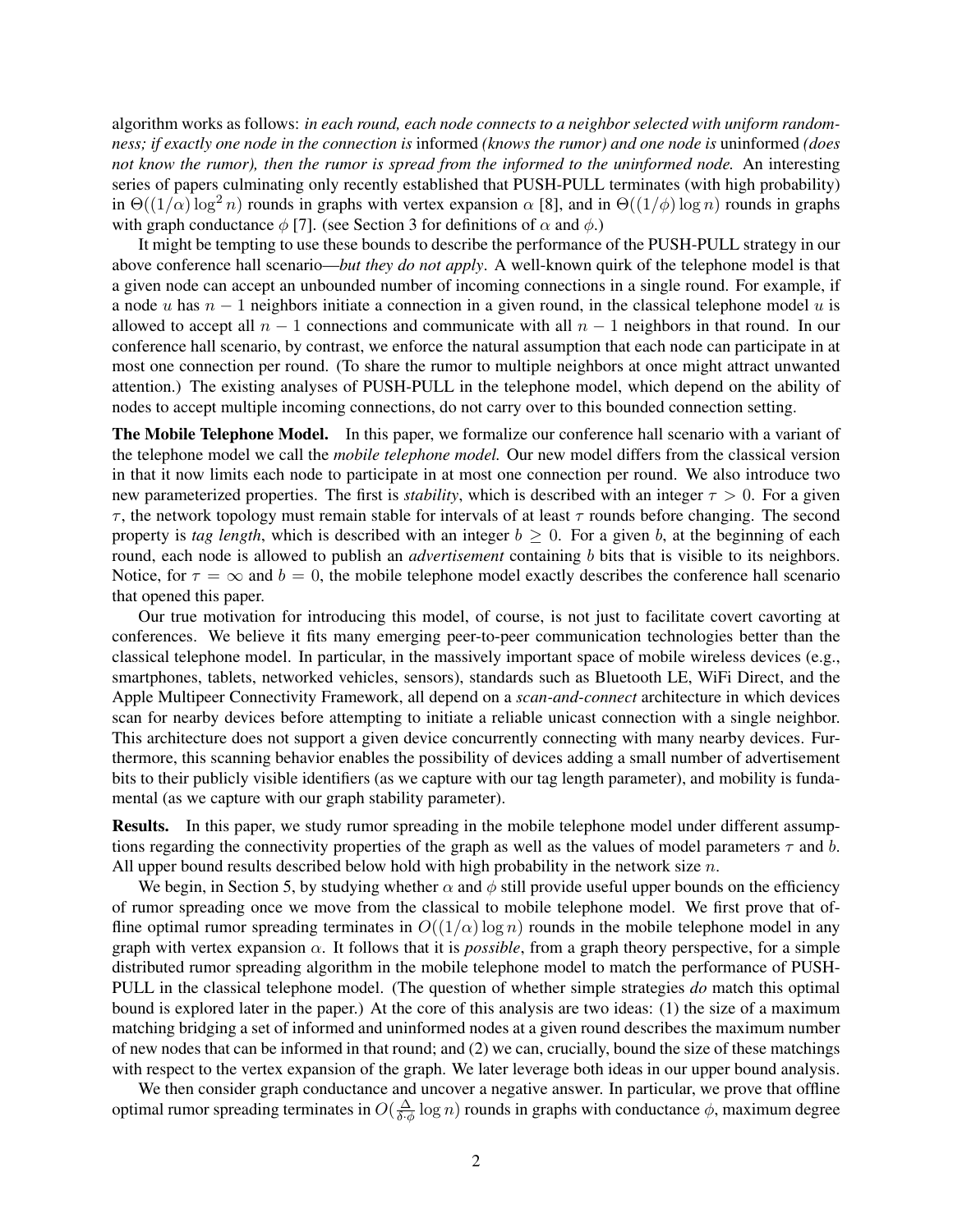$\Delta$ , and minimum degree δ. We also prove that there exist graphs where  $\Omega(\frac{\Delta}{\delta \cdot \phi})$  rounds are required. These results stand in contrast to the potentially much smaller upper bound of  $O((1/\phi) \log n)$  for PUSH-PULL in the classical telephone model. In other words, once we shift from the classical to mobile telephone model, conductance no longer provides a useful upper bound on rumor spreading time.

In Section 6, we turn our attention to studying the behavior of the PUSH-PULL algorithm in the mobile telephone model with  $b=0$  and  $\tau=\infty$ .<sup>1</sup> Our goal is to determine whether this standard strategy approaches the optimal bounds from Section 5. For the case of vertex expansion, we provide a negative answer by the optimal bounds from Section 5. For the case of vertex expansion, we provide a hegative answer by constructing a graph with constant vertex expansion  $\alpha$  in which PUSH-PULL requires  $\Omega(\sqrt{n})$  rounds to terminate. Whether there exists *any* distributed rumor spreading algorithm that can approach optimal bounds with respect to vertex expansion under these assumptions, however, remains an intriguing open question. For the case of graph conductance, we note that a consequence of a result from [4] is that PUSH-PULL in this setting comes within a log factor of the (slow)  $O(\frac{\Delta}{\delta \phi} \log n)$  optimal bound proved in Section 5. In other words, in the mobile telephone model rumor spreading might be slow with respect to a graph's conductance, but PUSH-PULL matches this slow spreading time.

Finally, in Section 7, we study PUSH-PULL in the mobile telephone model with  $b = 1$ . In more detail, we study the natural variant of PUSH-PULL in this setting in which nodes use their 1-bit tag to advertise at the beginning of each round whether or not they are informed. We assume that informed nodes select a neighbor in each round uniformly from the set of their uninformed neighbors (if any). We call this variant *productive PUSH* (PPUSH) as nodes only attempt to push the rumor toward nodes that still need the rumor.

Notice, in the classical telephone model, the ability to advertise your informed status trivializes rumor spreading as it allows nodes to implement a basic flood (uninformed nodes pull only from informed neighbors)—which is clearly optimal. In the mobile telephone model, by contrast, the power of  $b = 1$  is not obvious: a given informed node can only communicate with (at most) a single uninformed neighbor per round, and it cannot tell in advance which such neighbor might be most useful to inform.

Our primary result in this section, which provides the primary upper bound contribution of this paper, is the following: in the mobile telephone model with  $b = 1$  and stability parameter  $\tau \ge 1$ , PPUSH terminates in  $O((1/\alpha)\Delta^{\frac{1}{r}}r \log^3 n)$  rounds, where  $r = \min\{\tau, \log \Delta\}$ . In other words, for  $\tau \ge \log \Delta$ , PPUSH terminates in  $O((1/\alpha) \log^4 n)$  rounds, matching (within log factors) the performance of the optimal algorithm in the mobile telephone model *and* the performance of PUSH-PULL in the classical telephone model. An interesting implication of this result is that the power gained by allowing nodes to advertise whether or not they know the rumor outweighs the power lost by limiting nodes to a single connection per round.

As the stability of the graph decreases from  $\tau = \log \Delta$  toward  $\tau = 1$ , the performance of PPUSH is degraded by a factor of  $\tilde{\Delta}^{1/\tau}$ . At the core of this result is a novel analysis of randomized approximate distributed maximal matchings in bipartite graphs, which we combine with the results from Section 5 to connect the approximate matchings generated by our algorithm to the graph vertex expansion. We note that it is not *a priori* obvious that mobility makes rumor spreading more difficult. It remains an open question, therefore, as to whether this  $\Delta^{1/\tau}$  factor is an artifact of our analysis or a reflection of something fundamental about changing topologies.

Returning to the Conference Hall. The PPUSH algorithm enables us to tackle the question that opens the paper: *What is a good way to discreetly spread a rumor in a crowd?* One answer, we now know, goes as follows. If you know the rumor, randomly choose a nearby member that does not know the rumor and attempt to whisper it in their ear. When you do, also instruct them to make some visible sign to indicate to their neighborhood that they are now informed; e.g., "turn your conference badge upside down". (This signal can be agreed upon in advance or decided by the source and spread along with the rumor.) This simple strategy—which effectively implements PPUSH in the conference hall—will spread the rumor fast with respect to the crowd topology's vertex expansion, and it will do so in a way that copes elegantly and automatically to any level of encountered topology changes. More practically speaking, we argue that in the

 $<sup>1</sup>$ As we detail in Section 6, there are several natural modifications we must make to PUSH-PULL for it to operate as intended</sup> under the new assumptions of the mobile telephone model.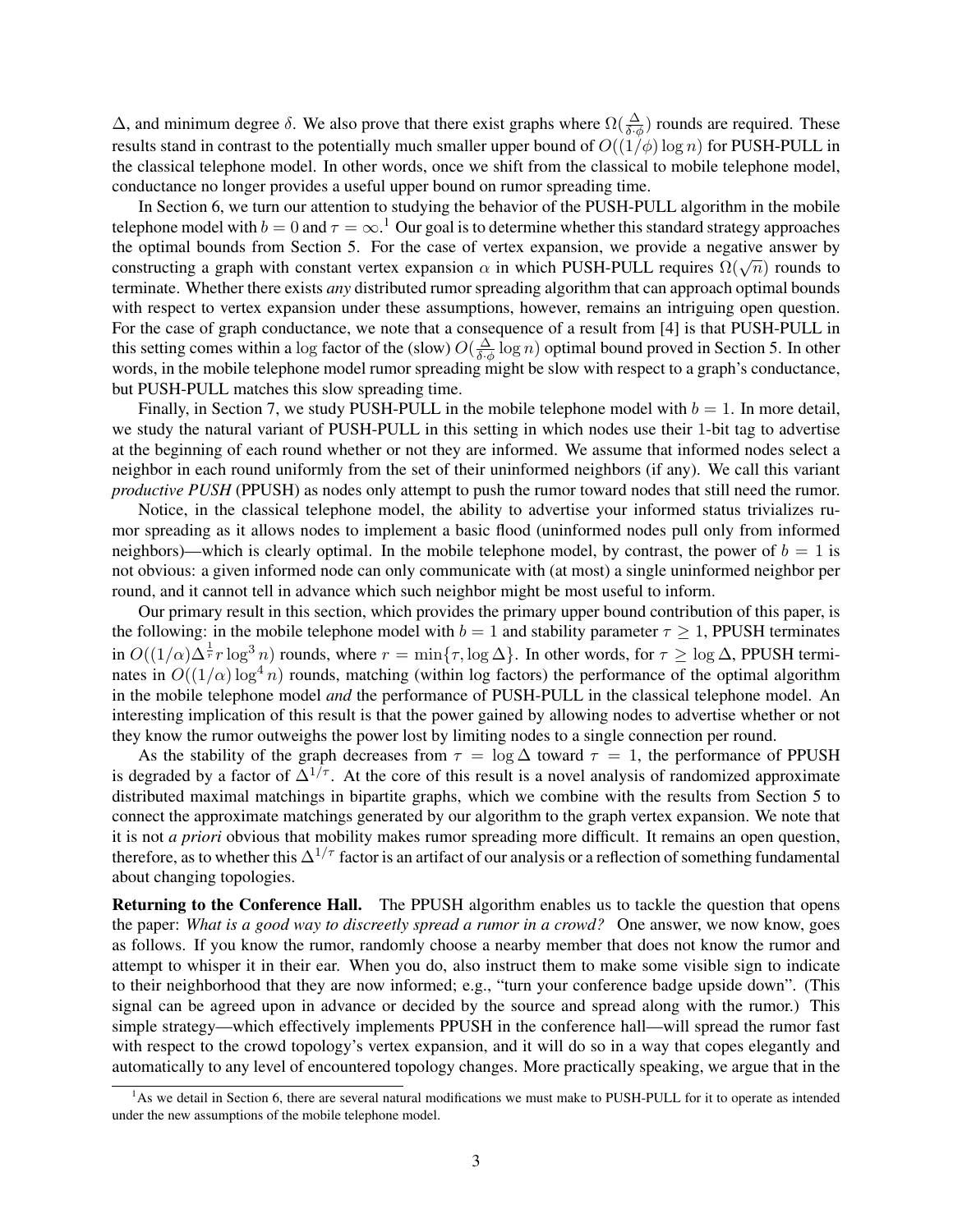new world of mobile peer-to-peer networking, something like PPUSH is probably the right primitive to use to spread information efficiently through an unknown and potentially changing network.

## 2 Related Work

The telephone model described above was first introduced by Frieze and Grimmett [6]. A key problem in this model is *rumor spreading*: a rumor must spread from a single source to the whole network. In studying this problem, algorithmic simplicity is typically prioritized over absolute optimality. The PUSH algorithm (first mentioned [6]), for example, simply has every node with the message choose a neighbor with uniform randomness and send it the message. The PULL algorithm (first mentioned [3]), by contrast, has every node without the message choose a neighbor with uniform randomness and ask for the message. The PUSH-PULL algorithm combines those two strategies. In a complete graph, both PUSH and PULL complete in  $O(\log n)$  rounds, with high probability—leveraging epidemic-style spreading behavior. Karp et al. [10] proved that the average number of connections per node when running PUSH-PULL in the complete graph is bounded at  $\Theta(\log \log n)$ .

In recent years, attention has turned toward studying the performance of PUSH-PULL with respect to graph properties describing the connectedness or expansion characteristics of the graph. One such measure is *graph conductance*, denoted  $\phi$ , which captures, roughly speaking, how well-knit together is a given graph. A series of papers produced increasingly refined results with respect to  $\phi$ , culminating in the 2011 work of Giakkoupis [7] which established that PUSH-PULL terminates in  $O((1/\phi) \log n)$  rounds with high probability in graphs with conductance  $\phi$ . This bound is tight in the sense that there exist graphs with this diameter and conductance  $\phi$ . Around this same time, Chierichetti et al. [2] motivated and initiated the study of PUSH-PULL with respect to the graphs vertex expansion number,  $\alpha$ , which measures its expansion characteristics. Follow-up work by Giakkoupis and Sauerwald [9] proved that there exist graphs with expansion  $\alpha$  where  $\Omega((1/\alpha)\log^2 n)$  rounds are necessary for PUSH-PULL to terminate, and that PUSH alone achieves this time in regular graphs. Fountoulakis et al. [5] proved that PUSH performs better—in this case,  $O((1/\alpha) \log n)$  rounds—given even stronger expansion properties. A 2014 paper by Giakkoupis [8] proved a matching bound of  $O((1/\alpha) \log^2 n)$  for PUSH-PULL in any graph with expansion  $\alpha$ .

Recent work by Daum et al. [4] emphasized the shortcoming of the telephone model mentioned above: it allows a single node to accept an unlimited number of incoming connections. They study a restricted model in which each node can only accept a single connection per round. We emphasize that the mobile telephone model with  $b = 0$  and  $\tau = \infty$  is equivalent to the model of [4].<sup>2</sup> This existing work proves the existence of graphs where PULL works in polylogarithmic time in the classical telephone model but the existence of graphs where POLL works in porylogarithmic time in the classical telephone model out<br>requires  $\Omega(\sqrt{n})$  rounds in their bounded variation. They also prove that in any graph with maximum degree  $\Delta$  and minimum degree  $\delta$ , PUSH-PULL completes in  $O(\mathcal{T} \cdot \frac{\overline{\Delta}}{\delta} \cdot \log n)$  rounds, where  $\mathcal T$  is the performance of PUSH-PULL in the classical telephone model. Our work picks up where [4] leaves off by: (1) studying the relationship between rumor spreading and graph properties such as  $\alpha$  and  $\phi$  under the assumption of bounded connections; (2) leveraging small advertisement tags to identify simple strategies that close the gap with the classical telephone model results; and (3) considering the impact of topology changes.

Finally, from a centralized perspective, Baumann et al. [1] proved that in a model similar to the mobile telephone model with  $b = 1$  and  $\tau = \infty$  (i.e., a model where you can only connect with a single neighbor per round but can learn the informed status of all neighbors in every round) there exists no PTAS for computing the worst-case rumor spreading time for a PUSH-PULL style strategy in a given graph.

## 3 Preliminaries

We will model a network topology with a connected undirected graph  $G = (V, E)$ . For each  $u \in V$ , we use  $N(u)$  to describe u's neighbors and  $N^+(u)$  to describe  $N(u) \cup \{u\}$ . We define  $\Delta = \max_{u \in V} \{|N(u)|\}$ 

 $2$ There are some technicalities in this statement. A key property of the model from [4] is how concurrent connection attempts are resolved. They study the case where the successful connection is chosen randomly and the case where it is chosen by an adversary. In our model, we assume the harder case of multiple connections being resolved arbitrarily.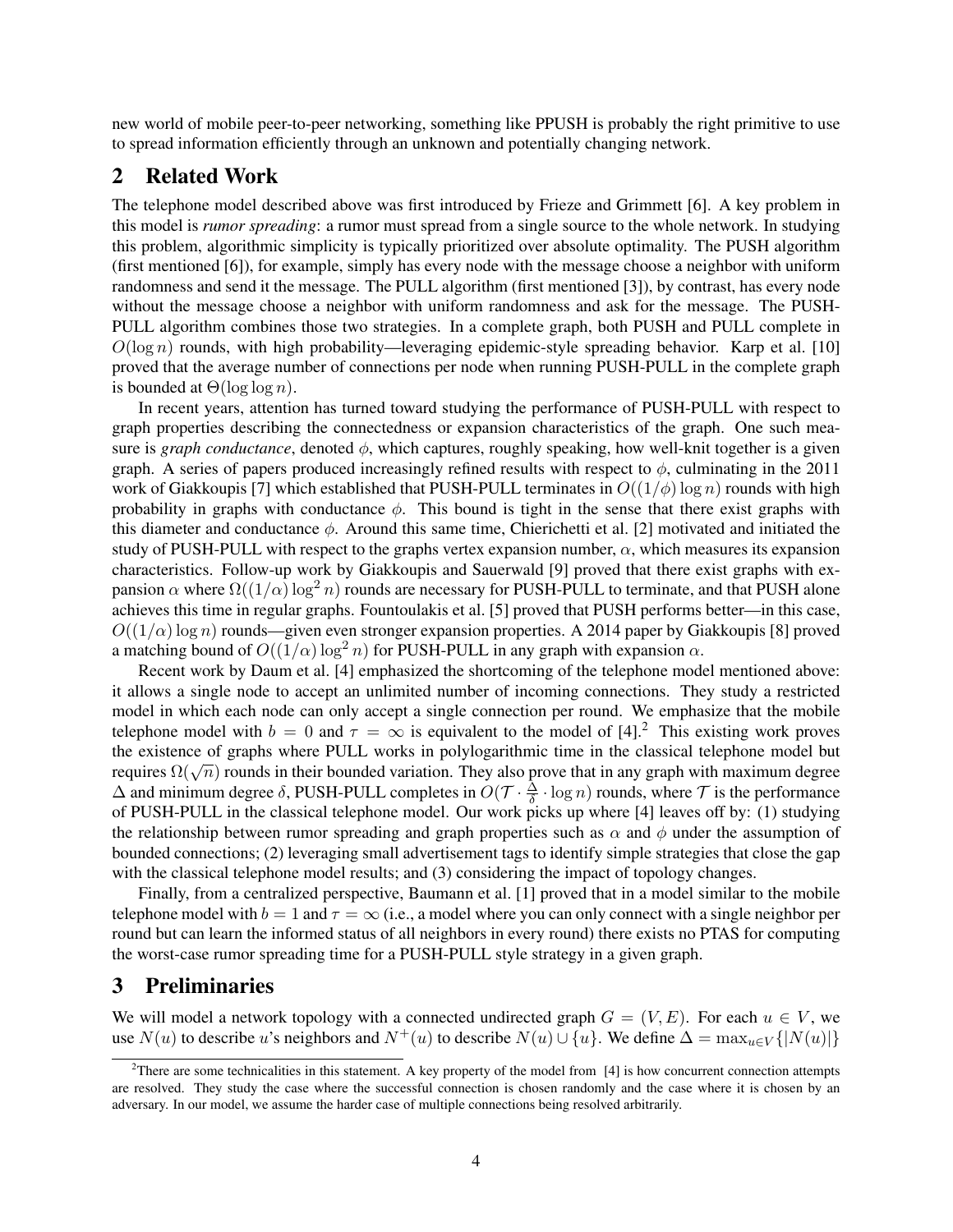and  $\delta = \min_{u \in V} \{|N(u)|\}$ . For a given node  $u \in V$ , define  $d(u) = |N(u)|$ . For given set  $S \subseteq V$ , define  $vol(S) = \sum_{u \in S} d(u)$  and let  $cut(S, V \setminus S)$  describe the number of edges with one endpoint in S and one endpoint in  $V \setminus S$ . As in [7], we define the *graph conductance*  $\phi$  of a given graph  $G = (V, E)$  as follows:

$$
\phi = \min_{S \subseteq V, 0 < vol(S) \le vol(V)/2} \frac{cut(S, V \setminus S)}{vol(S)}.
$$

For a given  $S \subseteq V$ , define the *boundary* of S, indicated ∂S, as follows:  $\partial S = \{v \in V \setminus S : N(v) \cap V\}$  $S \neq \emptyset$ : that is, ∂S is the set of nodes not in S that are directly connected to S by an edge. We define  $\alpha(S) = \frac{\partial S}{\partial S}$ . As in [8], we define the *vertex expansion*  $\alpha$  of a given graph  $G = (V, E)$  as follows:

$$
\alpha = \min_{S \subset V, 0 < |S| \le n/2} \alpha(S).
$$

Notice that, despite the possibility of  $\alpha(S) > 1$  for some S, we always have  $\alpha \in [0,1]$ . Our model defined below sometimes considers a *dynamic graph* which can change from round to round. Formally, a dynamic graph G is a sequence of static graphs,  $G_1 = (V, E_1), G_2 = (V, E_2), \dots$  When using a dynamic graph G to describe a network topology, we assume the  $r^{th}$  graph in the sequence describes the topology during round  $r$ . We define the vertex expansion of a dynamic graph  $G$  to be the minimum vertex expansion over all of G's constituent static graphs, and the graph conductance of G to be the minimum graph conductance over G's static graphs. Similarly, we define the maximum and minimum degree of a dynamic graph to be the maximum and minimum degrees defined over all its static graphs.

Finally, we state a pair of well-known inequalities that will prove useful in several places below:

**Fact 3.1.** For  $p \in [0, 1]$ , we have  $(1 - p) \le e^{-p}$  and  $(1 + p) \ge 2^p$ .

## 4 Model and Problem

We introduce a variation of the classical telephone model we call the *mobile telephone model*. This model describes a network topology in each round as an undirected connected graph  $G = (V, E)$ . We assume a computational process (called a *node*) is assigned to each vertex in V . Time proceeds in synchronized rounds. At the beginning of each round, we assume each node u knows its neighbor set  $N(u)$ . Node u can then select at most one node from  $N(u)$  and send a connection proposal. A node that sends a proposal cannot also receive a proposal. However, if a node  $v$  does not send a proposal, and at least one neighbor sends a proposal to v, then v can select at most one incoming proposal to accept. (A slightly stronger variation of this model is that the accepted proposal is selected arbitrarily by an adversarial process and not by v. Our algorithms work for this strong variation and our lower bounds hold for the weaker variation.) If node v accepts a proposal from node u, the two nodes are *connected* and can perform an unbounded amount of communication in that round.

We parameterize the mobile telephone model with two integers,  $b \ge 0$  and  $\tau \ge 1$ . If  $b > 0$ , then we allow each node to select a *tag* containing b bits to advertise at the beginning of each round. That is, if node u chooses tag  $b_u$  at the beginning of a round, all neighbors of u learn  $b_u$  before making their connection decisions in this round. We also allow for the possibility of the network topology changing, which we formalize by describing the network topology with a dynamic graph  $G$ . We bound the allowable changes in G with a *stability* parameter  $\tau$ . For a given  $\tau$ , G must satisfy the property that we can partition it into intervals of length  $\tau$ , such that all  $\tau$  static graphs in each interval are the same.<sup>3</sup> For  $\tau = 1$ , the graph can change every round. We use the convention of stating  $\tau = \infty$  to indicate the graph never changes.

In the mobile telephone model we study the *rumor spreading problem*, defined as follows: A single distinguished source begins with a *rumor* and the problem is solved once all nodes learn the rumor.

 $3$ Our algorithms work for many different natural notions of stability. For example, it is sufficient to guarantee that in each such interval the graph is stable with constant probability, or that given a constant number of such intervals, at least one contains no changes, etc. The definition used here was selected for analytical simplicity.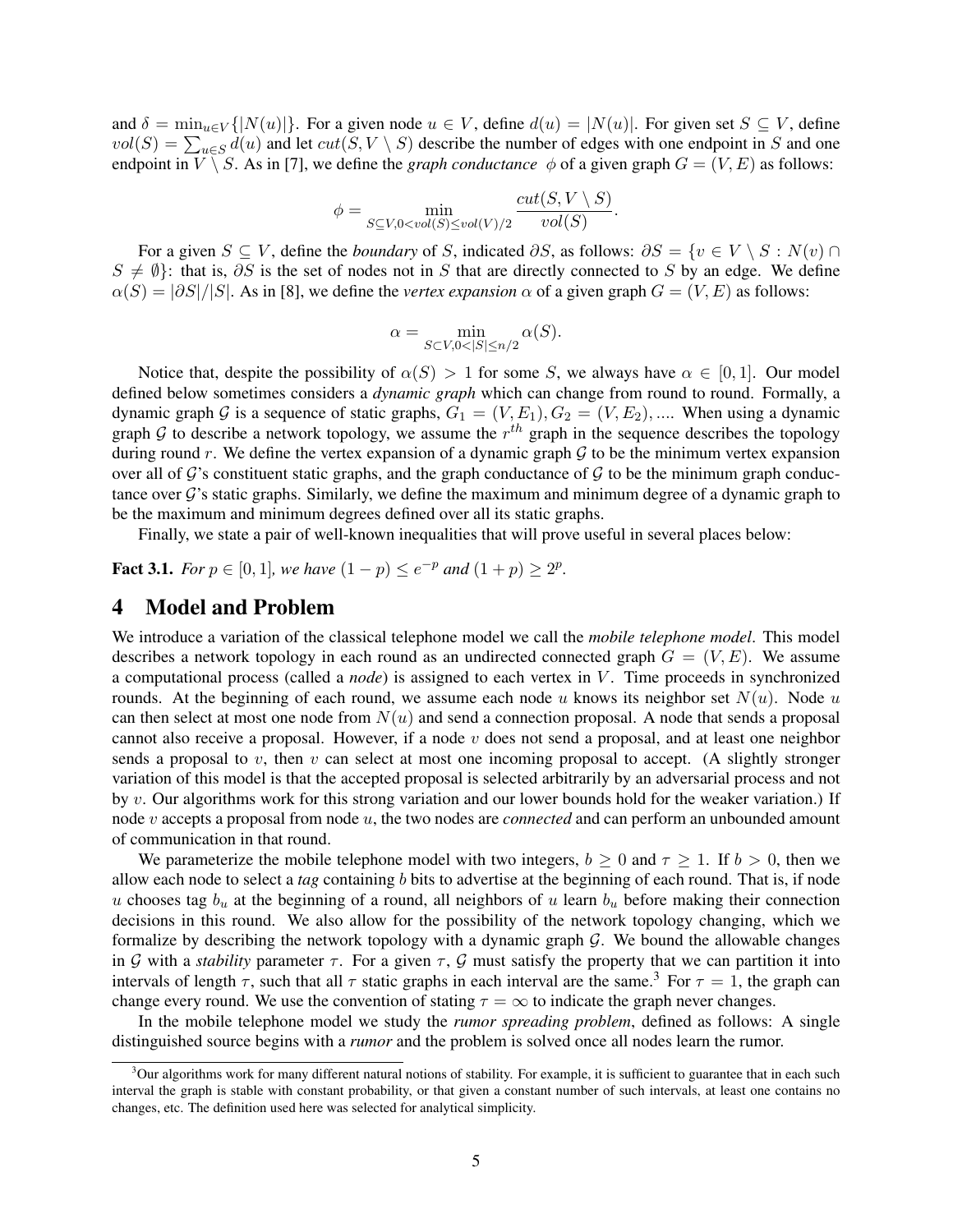## 5 Rumor Spreading with Respect to Graph Properties

As summarized above, a series of recent papers established that in the classical telephone model PUSH-PULL terminates with high probability in  $\Theta((1/\alpha) \log^2 n)$  rounds in graphs with vertex expansion  $\alpha$ , and in  $\Theta((1/\phi) \log n)$  rounds in graphs with graph conductance  $\phi$ . The question we investigate here is the relationship between  $\alpha$  and  $\phi$  and the optimal offline rumor spreading time in the mobile telephone model. That is, we ask: once we bound connections, do  $\alpha$  and  $\phi$  still provide a good indicator of how fast a rumor can spread in a graph?

## 5.1 Optimal Rumor Spreading for a Given Vertex Expansion

Our goal in this section is to prove the following property regarding optimal rumor spreading in our model and its relationship to the graph's vertex expansion:

Theorem 5.1. *Fix some connected graph* G *with vertex expansion* α*. The optimal rumor spreading algorithm terminates in*  $O((1/\alpha) \log n)$  *rounds in* G *in the mobile telephone model.* 

In other words, it is at least theoretically possible to spread a rumor in the mobile telephone model as fast (with respect to  $\alpha$ ) as PUSH-PULL in the easier classical telephone model. In the analysis below, assume a fixed connected graph  $G = (V, E)$  with vertex expansion  $\alpha$  and  $|V| = n$ .

Connecting Maximum Matchings to Rumor Spreading. The core difference between our model and the classical telephone model is that now each node can only participate in at most one connection per round. Unlike in the classical telephone model, therefore, the set of connections in a given round must describe a matching. To make this more concrete, we first define some notation. In particular, given some  $S \subset V$ , let  $B(S)$  be the bipartite graph with bipartitions  $(S, V \setminus S)$  and the edge set  $E_S = \{(u, v) : (u, v) \in E, u \in S, v \in S\}$ and  $v \in V \setminus S$ . Also recall that the *edge independence number* of a graph H, denoted  $\nu(H)$ , describes the maximum matching on  $H$ . We can now formalize our above claim as follows:

**Lemma 5.2.** Fix some  $S \subset V$ . The maximum number of concurrent connections between nodes in S and  $V \setminus S$  *in a single round is*  $\nu(B(S))$ *.* 

We can connect the smallest such maximum matchings in our graph  $G$  to the optimal rumor spreading time. Our proof of the following lemma combines the connection between matchings and rumor spreading captured in Lemma 5.2, with the same high-level analysis structure deployed in existing studies of rumor spreading and vertex expansion in the classical telephone model (e.g., [8]):

**Lemma 5.3.** *Let*  $\gamma = \min_{S \subset V, |S| \le n/2} \{ \nu(B(S)) / |S| \}$ *. It follows that optimal rumor spreading in G terminates in*  $O((1/\gamma) \log n)$  *rounds.* 

*Proof.* Assume some subset  $S \subset V$  know the rumor. Combining Lemma 5.2 with the definition of  $\gamma$ , it follows that: (1) if  $|S| \le n/2$ , then at least  $\gamma |S|$  new nodes can learn the rumor in the next round; and (2) if  $|S| \ge n/2$ , then at least  $\gamma |V \setminus S|$  new nodes can learn the rumor.

So long as Case 1 holds, the number of informed nodes grows by at least a factor of  $(1 + \gamma)$  in each round. By Fact 3.1, after t rounds, the number of informed nodes has grown to at least  $1 \cdot (1 + \gamma)^t \geq 2^{\gamma \cdot t}$ . Therefore, after at most  $t_1 = (1/\gamma) \log(n/2)$  rounds, the set of informed nodes is of size at least  $n/2$ .

At this point we can start applying Case 2 to the shrinking set of uninformed nodes. Again by Fact 3.1, after  $t_2$  additional rounds, the number of uninformed nodes has reduced to at most  $(n/2) \cdot (1 - \gamma)^t \le e^{-\gamma \cdot t}$ . Therefore, after at most  $t_2 = \Theta((1/\gamma) \ln n)$  rounds, the set of uninformed nodes is reduced to a constant. After this point, a constant number of additional rounds is sufficient to complete rumor spreading. It follows that  $t_1 + t_2 = O((1/\gamma) \log n)$  rounds is enough to solve the problem.  $\Box$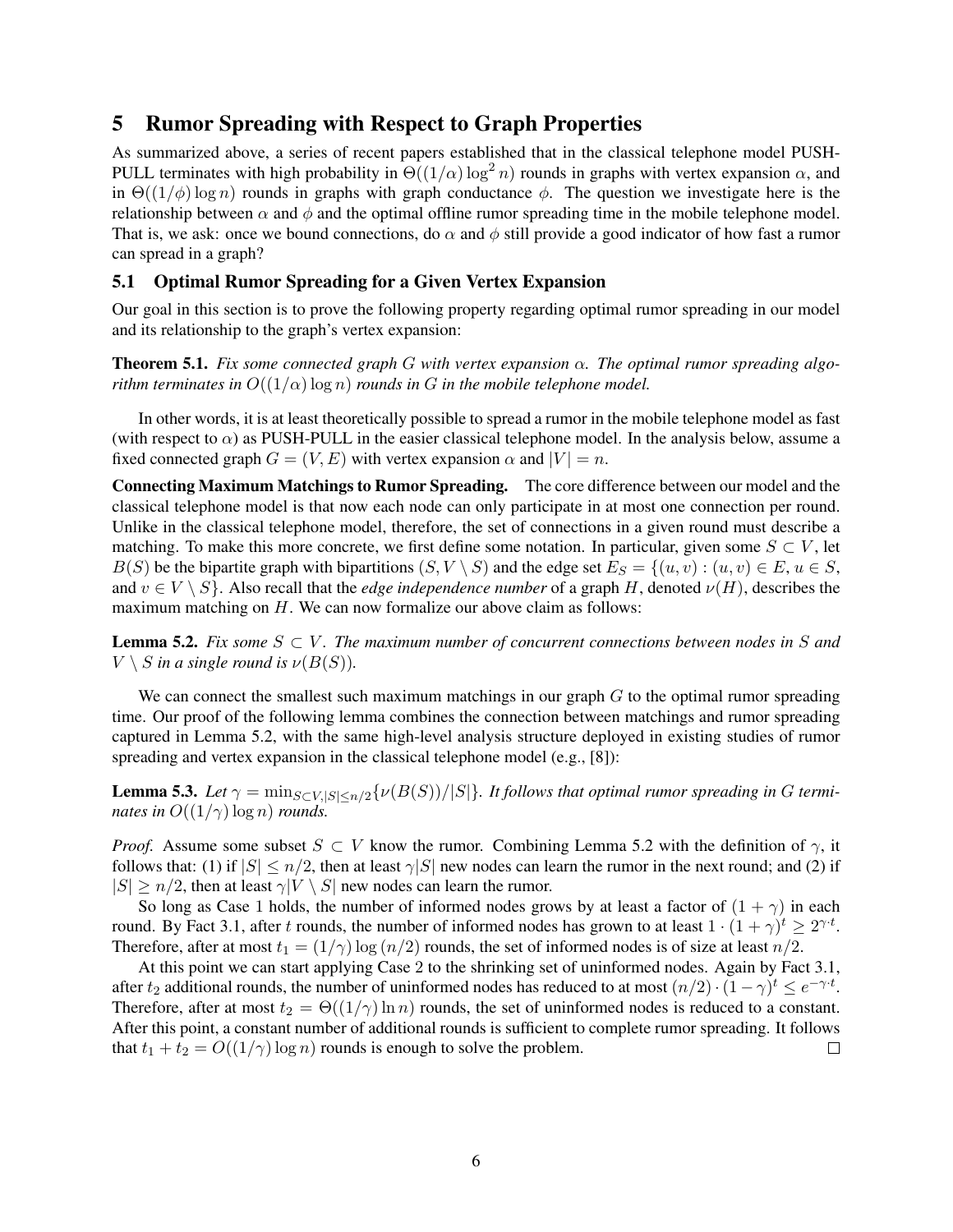Connecting Maximum Matching Sizes to Vertex Expansion. Given Lemma 5.3, to connect rumor spreading time to vertex expansion in our mobile telephone model, it is sufficient to bound maximum matching sizes with respect to  $\alpha$ . In particular, we will now argue that  $\gamma > \alpha/4$  (the details of this constant factor do not matter much; 4 happened to be convenient for the below argument). Theorem 5.1 follows directly from the below result combined with Lemma 5.3.

**Lemma 5.4.** *Let*  $\gamma = \min_{S \subset V, |S| \le n/2} \{ \nu(B(S)) / |S| \}$ *. It follows that*  $\gamma \ge \alpha/4$ *.* 

*Proof.* We can restate the lemma equivalently as follows: *for every*  $S \subset V$ *,*  $|S| \le n/2$ *, the maximum matching on*  $B(S)$  *is of size at least*  $(\alpha|S|)/4$ . We will prove this equivalent formulation.

To start, fix some arbitrary subset  $S \subset V$  such that  $|S| \leq n/2$ . Let m be the size of a maximum matching on  $B(S)$ . Recall that  $\alpha \leq \alpha(S) = |\partial S|/|S|$ . Therefore, if we could show that  $|\partial S| \leq 4m$ , we would be done. Unfortunately, it is easy to show that this is not always the case. Consider a partition  $S$  in which a single node  $u \in S$  is connected to large number of nodes in  $V \setminus S$ , and these are the only edges leaving S. The vertex expansion in this example is large while the maximum matching size is only 1 (as all nodes in ∂S share u as an endpoint). To overcome this problem, we will, in some instances, instead consider a related smaller partition S' such that  $\alpha(S') \ge \alpha$  is small enough to ensure our needed property. In more detail, we consider two cases regarding the size of  $m$ :

*The first case* is that  $m \geq |S|/2$ . By definition,  $\alpha \leq 1$ . It follows that  $m \geq (|S|\alpha)/2$ , which more than satisfies our claim.

*The second (and more interesting) case* is that  $m < |S|/2$ . Let M be a maximum matching of size m for  $B(S)$ . Let  $M_S$  be the endpoints in M in S. We define a smaller partition  $S' = S \setminus M_S$ . Note, by the case assumption,  $|S'| \geq |S|/2$ . We now argue that every node in  $\partial S'$  is also in M. To see why, assume for contradiction that there exists some  $v \in \partial S'$  that is not in M. Because  $v \in \partial S'$ , there must exist some edge  $(u, v)$ , where  $u \in S'$ . Notice, however, because u is in S' it is not in M. If follows that we could have added  $(u, v)$  to our matching M defined on  $B(S)$ —contradicting the assumption that M is maximum. We have established, therefore, that  $|\partial S'| \leq 2m$ . It follows:

$$
\alpha \le \alpha(S') \le 2m/|S'| = 2m/(|S|-m) \stackrel{(m<|S|/2)}{<} \frac{2m}{|S|/2} = (4m)/|S|,
$$

 $\Box$ 

from which it follows that  $\alpha|S| < 4m \Rightarrow m > (\alpha|S|)/4$ , as needed to satisfy the claim.

#### 5.2 Optimal Rumor Spreading for a Given Graph Conductance

In the classical telephone model PUSH-PULL terminates in  $O((1/\phi) \log n)$  rounds in a graph with conductance  $\phi$ . Here we prove optimal rumor spreading might be much slower in the mobile telephone model. To establish the intuition for this result, consider a star graph with one center node and  $n - 1$  points. It is straightforward to verify that the conductance of this graph is constant. But it is also easy to verify that at most one point can learn the rumor per round in the mobile telephone model, due to the restriction that each node (including the center of the star) can only participate in one connection per round. In this case, every rumor spreading algorithm will be a factor of  $\Omega(n/\log n)$  slower than PUSH-PULL in the classical telephone model.

Below we formalize a fine-grained version of this result, parameterized with maximum and minimum degree of the graph. We then leverage Theorem 5.1, and a useful property from [8], to prove the result tight.

**Theorem 5.5.** Fix some integers  $\delta, \Delta$ , such that  $1 \leq \delta \leq \Delta$ . There exists a graph G with minimum degree δ *and maximum degree* ∆*, such that every rumor spreading algorithm requires* Ω(∆/(δ · φ)) *rounds in the mobile telephone model. In addition, for every graph with minimum degree* δ *and maximum degree* ∆*, the optimal rumor spreading algorithm terminates in*  $O(\Delta/(\delta \cdot \phi) \cdot \log n)$  *rounds in the mobile telephone model.*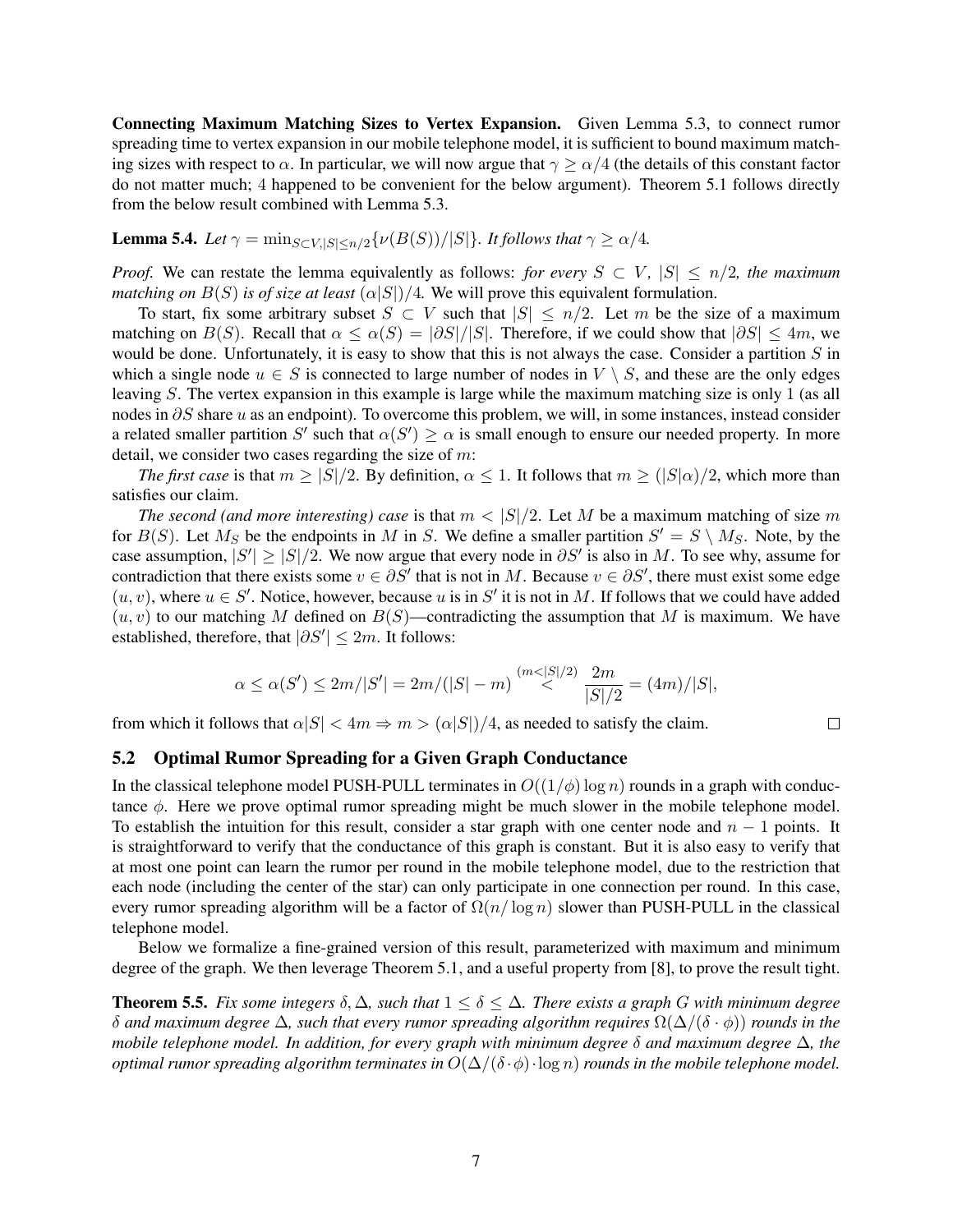*Proof.* Fix some  $\delta$  and  $\Delta$  as specified by the theorem statement. Consider a generalization of the star,  $S_{\delta,\Delta}$ , where the center is composed of a clique containing  $\delta$  nodes, and there are  $\Delta$  point nodes, each of which is connected to (and only to) all  $\delta$  nodes in the center clique. We first establish that the graph conductance of  $S_{\delta,\Delta}$  is constant. To see why, we consider three cases for each set S considered in the definition of  $\phi$ . The first case is that  $S$  includes only  $k$  center nodes. Here it follows:

$$
\frac{cut(S, V \setminus S)}{vol(S)} = \frac{k(\delta - k) + k\Delta}{k(\delta - 1) + k\Delta} \ge \frac{k(\delta - k) + k\Delta}{2k\Delta} \ge 1/2.
$$

Next consider the case where  $S$  contains only  $k$  point nodes. Here it follows:

$$
\frac{cut(S, V \setminus S)}{vol(S)} = \frac{k\delta}{k\delta} = 1.
$$

Finally, consider the case where S contains  $\ell$  points nodes and k center nodes. An important observation is that  $vol(S) \le vol(V)/2$ . It follows that  $k \le \delta/2$ : because, given that every edge is symmetrically adjacent to the center, it would otherwise follow:  $vol(S) > vol(V)/2$ . We now lower bound the conductance by 1/4 as follows: If  $\ell \leq \Delta/2$ , then for each node in S, at least half of its neighbors are outside S, which shows that  $\frac{cut(S,V \setminus S)}{vol(S)} \ge 1/2$ . On the other hand, suppose  $\ell > \Delta/2$ . Then at least  $1/4$  of the edges between the center clique and point nodes go out of S, because  $\ell > \Delta/2$  and  $k \le \delta/2$ . And at least  $1/2$  of the edges inside the clique go out of S, because  $k \leq \delta/2$ . Since the conductance is simply a weighted average of these two ratios, we have  $\frac{cut(S, V \setminus S)}{vol(S)} \ge 1/4$ .

Having established the conductance is constant, to conclude the lower bound component of the theorem proof, it is sufficient to note that at most  $\delta$  of the  $\Delta$  points can learn the rumor per round. It follows that every rumor spreading algorithm requires at least  $\Delta/\delta$  rounds.

Finally, to prove that  $O(\Delta/(\delta \cdot \phi) \cdot \log n)$  rounds is always sufficient for a graph with minimum and maximum degrees  $\delta$  and  $\Delta$ , respectively, we leverage the following property (noted in [8], among other places): for every graph G with vertex expansion  $\alpha$  and graph conductance  $\phi$ ,  $(\delta/\Delta)\phi \leq \alpha$ , which directly implies  $\alpha \ge (\delta/\Delta)\phi$ . Combining this observation with Theorem 5.1, the claimed upper bound follows.  $\Box$ 

## 6 PUSH-PULL with  $b = 0$

We now study the performance of PUSH-PULL in the mobile telephone model with  $b = 0$  and  $\tau = \infty$ . We investigate its performance with respect to the optimal rumor spreading performance bounds from Section 5. In more detail, we consider the following natural variation of PUSH-PULL, adapted to our model:

In even rounds, nodes that know the rumor choose a neighbor at random and attempt to establish a connection to PUSH the message. In odd rounds, nodes that do not know the rumor choose a neighbor at random and attempt to establish a connection to PULL the message.

We study this PUSH-PULL variant with respect to both graph conductance and vertex expansion.

**Graph Conductance Analysis.** We begin by considering the performance of this algorithm with respect to graph conductance. Theorem 5.5 tells us that for any minimum and maximum degree  $\delta$  and  $\Delta$ , respectively, the optimal rumor spreading algorithm completes in  $O(\Delta/(\delta \cdot \phi) \cdot \log n)$  rounds, and there are graphs where  $\Omega(\Delta/\delta)$  rounds are necessary. Interestingly, as noted in Section 2, Daum et al. [4] proved that the above algorithm terminates in  $O(\mathcal{T} \cdot \frac{\Delta}{\delta} \cdot \log n)$  rounds, where  $\mathcal T$  is the optimal performance of PUSH-PULL in the classical telephone model. Because  $\mathcal{T} \in O((1/\phi) \log n)$  in the classical setting, the above algorithm should terminate in  $O(\frac{\Delta}{\delta \phi} \cdot \log^2 n)$  rounds in our model—nearly matching the bound from Theorem 5.5. Put another way, rumor spreading potentially performs poorly with respect to graph conductance, but PUSH-PULL with  $b = 0$  nearly matches this poor performance.

Notice, we are omitting from consideration here the mobile telephone model with graphs that can change (non-infinite  $\tau$ ). The analysis from [4] does not hold in this case and new work would be required to bound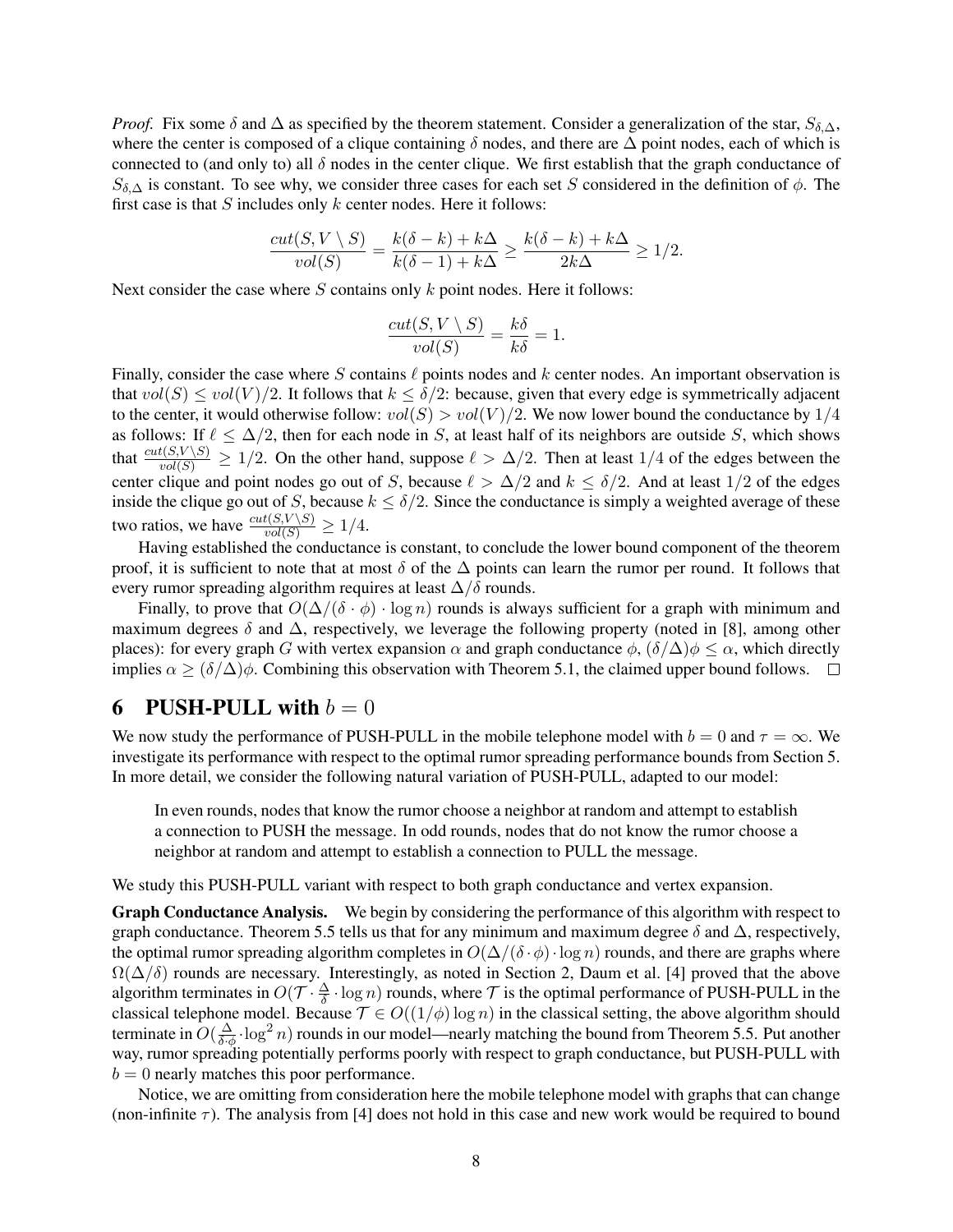

connected to each other

Figure 1: A graph with constant vertex expansion where PUSH-RPULL takes  $\Omega(\sqrt{n})$  rounds. The nodes on the left side  $L$  form a complete graph, and the nodes on the right side  $R$  are only connected to  $L$ , via a on the left side L form a complete graph, and the hodes on the right side *n* are of matching of size  $n/2$  and a complete bipartite graph to subset  $L^* \subset L$  of size  $\sqrt{n}$ .

PUSH-PULL in this setting with less stable graphs. By contrast, when studying uniform rumor spreading below for  $b = 1$ , we explicitly include the graph stability as a parameter in our time complexity.

Vertex Conductance Analysis. Arguably, the more important optimal time complexity bound to match is the  $O((1/\alpha) \log n)$  bound established in Theorem 5.1, as it is similar to the performance of PUSH-PULL in the telephone model. We show, however, that for  $b = 0$ , the algorithm can deviate from the optimal In the telephone model. We show, however, that for  $v = 0$ , the algorithm can deviate from the optimal performance of Theorem 5.1 by a factor in  $\Omega(\sqrt{n})$ . This observation motivates our subsequent study of the  $b = 1$  case where we prove that uniform rumor spreading can nearly match optimal performance with respect to vertex expansion.

Lemma 6.1. *There is a graph* G *with constant vertex expansion, in which the above algorithm would need* **Lemma 6.1.** *There is a graph* G with constant vertex expansion, at least  $\Omega(\sqrt{n})$  rounds to spread the rumor, with high probability.

*Proof.* We start with describing the graph. The graph has two sides, the left side L is a complete graph with  $n/2$  nodes, and the right side R is an independent set of size  $n/2$ . The connection between L and R is made of two edge-sets: (1) a matching of size  $n/2$ , (2) a full bipartite graph connecting R to a subset  $L^*$  of L where  $L^* = \lfloor \sqrt{n} \rfloor$ . See Figure 1. Note that this graph has constant vertex expansion.

We argue that, w.h.p., per round at most  $O(\sqrt{n})$  new nodes of  $R$  get informed (regardless of the current we argue that, w.n.p., per round at most  $O(\sqrt{n})$  hew houes or  $n$  get mrorined (regardless or the state). Hence, the spreading takes  $\Omega(\sqrt{n})$  rounds, despite the good constant vertex expansion of G.

First, let us consider the PUSH process: each node in  $L \setminus L^*$  pushes to a node in R with probability  $\frac{1}{|L|-1} = \frac{1}{n/2}$  $\frac{1}{n/2-1}$ . Hence, over all nodes of  $L \setminus L^*$ , we expect  $O(1)$  pushes to R, which, by Chernoff, means we will not have more than  $O(\log n)$  such pushes, with high probability. On the other hand, each node in  $L^*$  pushes to at most one node in R. Hence, the total number of successful pushes to R is at most  $\sqrt{n} + O(\log n)$ , with high probability.

Now, we consider the restricted pull process (RPULL): for each node  $v \in R$ , with probability  $1/|L^*|$ , the pull lands in  $L \setminus L^*$ . Hence, overall, we expect  $\frac{n}{2} \cdot \frac{1}{\sqrt{n}}$ Suite to pull process (KPULL). For each hode  $v \in R$ , with probability  $I/L$  |,<br>
ence, overall, we expect  $\frac{n}{2} \cdot \frac{1}{\sqrt{n}} \leq \sqrt{n}/2$  pulls to land in  $L \setminus L^*$ . Hence, with high probability, at most  $O(\sqrt{n})$  nodes of R get informed by pulling nodes of  $L \setminus L^*$ . On the other hand,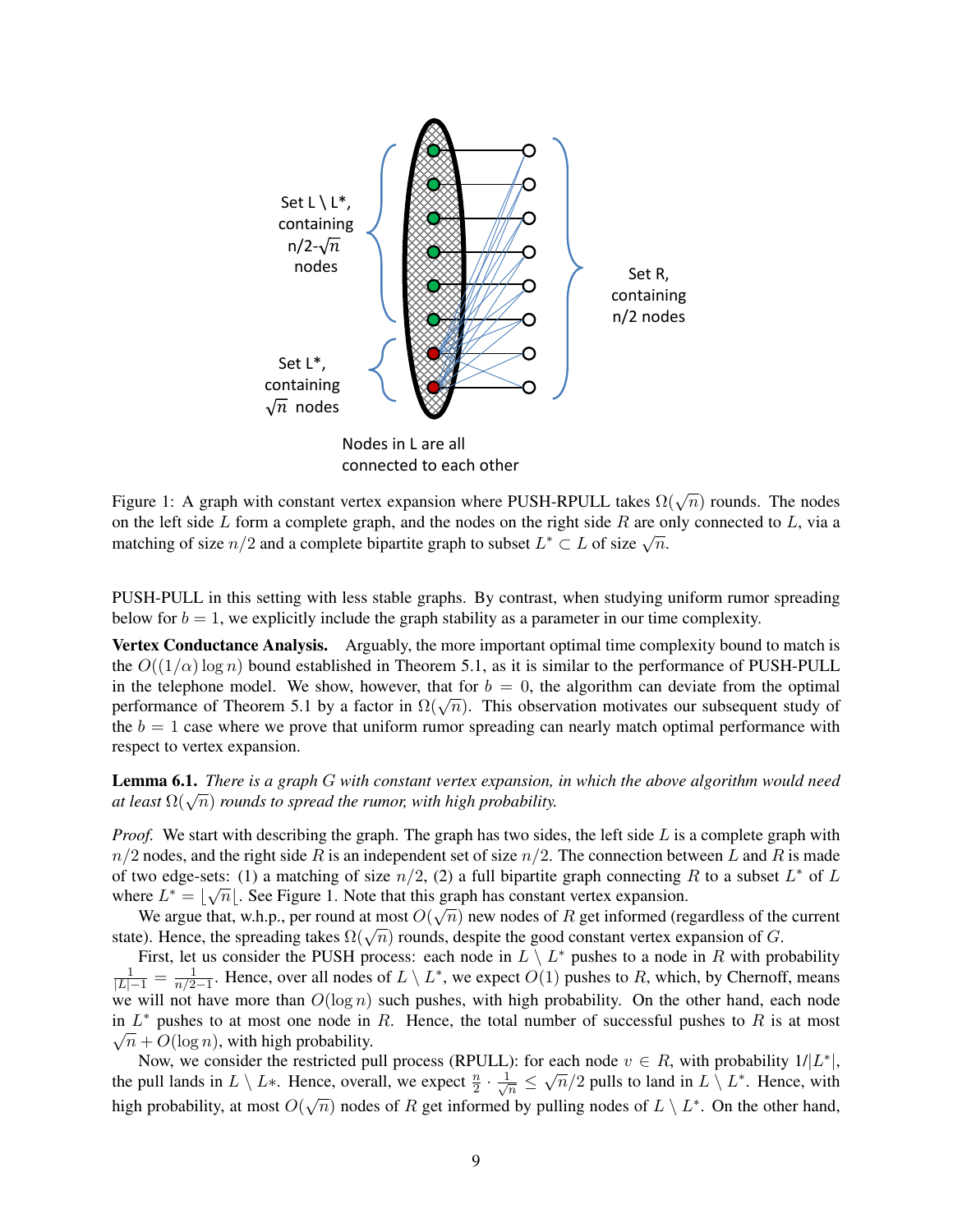the vast majority of the pulls of R-nodes lands in  $L^*$  but due to the restriction in the RPULL, nodes of  $L^*$ the vast majority of the pulls of *R*-nodes rands in *L* but due to the restriction in the KPULL, hodes of *L* can only respond to  $L^*$  of these pulls, which is  $\sqrt{n}$  many. Hence, the number of *R*-nodes informed via pu is at most  $O(\sqrt{n})$ , with high probability.

Taking both processes into account, we get that per round,  $O(\sqrt{n})$  new nodes of R get informed, which Taking both processes into account, we get that per four<br>means rumor spreading will require at least  $\Omega(\sqrt{n})$  rounds.  $\Box$ 

## 7 PUSH-PULL with  $b = 1$

In the previous section, we proved that PUSH-PULL in the mobile telephone model and  $b = 0$  fails to match In the previous section, we proved that POSH-POLE in the mobile telephone moder and  $v = 0$  rans to match<br>the optimal vertex expansion bound by a factor in  $\Omega(\sqrt{n})$  in the worst case. Motivated by this shortcoming, we turn our attention to the setting where  $b = 1$ . In particular, we consider the following natural variant of PUSH-PULL adapted to our model with  $b = 1$ . We call this algorithm *productive PUSH* (or, PPUSH) as nodes leverage the 1-bit tag to advertise their informed status and therefore keep connections productive.<sup>4</sup>

At the beginning of each round, each node uses a single bit to advertise whether or not it is *informed* (knows the rumor). Each informed node that has at least one uninformed neighbor, chooses an uninformed neighbor with uniform randomness and tries to form a connection to send it the rumor.

We now analyze PPUSH in a connected network G with vertex expansion  $\alpha$  and stability factor  $\tau \geq 1$ . Our goal is to prove the following theorem:

**Theorem 7.1.** *Fix a dynamic network* G *of size n with vertex expansion*  $\alpha$  *and stability factor at least*  $\tau$ *,*  $1 \leq \tau \leq \log \Delta$ . The PPUSH algorithm solves rumor spreading in G in  $(1/\alpha)\Delta^{1/\tau} \tau \log^3 n$  rounds, with *high probability in* n*.*

To prove this theorem, the core technical part is in studying the success of PPUSH over a stable period of  $\tau$  rounds, which we present in Section 7.1. This analysis bounds the number of new nodes that receive the message in the stable period with respect to the size of the maximum matching defined over the informed and uninformed partitions at the beginning of the stable period. In Section 7.2, we connect this analysis back to the vertex expansion of the graph (leveraging our earlier analysis from Section 5 connecting  $\alpha$  to edge independence numbers), and carry it through over multiple stable periods until we can show rumor spreading completes.

### 7.1 Matching Analysis

Our main theorem in this section lower bounds the number of rumors that spread across a bipartite subgraph of the network over  $r$  stable rounds.

**Theorem 7.2.** Fix a bipartite graph G with bipartitions L and R, such  $|R| \geq |L| = m$  and G has a matching of size m. Assume G is a subgraph of some (potentially) larger network G<sup>'</sup>, and all uninformed *neighbors in* G' *of nodes in* L *are also in* R. Fix an integer r,  $1 \leq r \leq \log \Delta$ , where  $\Delta$  *is the maximum* degree of G. Consider an r *round execution of PPUSH in G' in which the nodes in* L start with the rumor and the nodes in R do not. With constant probability: at least  $\Omega(\frac{m\Delta^{-1/r}}{r\log n})$  nodes in R learn the rumor.

We start with some helpful notation. For any  $L' \subseteq L$  and  $R' \subseteq R$ , let  $G(L', R')$  be the subgraph of G induced by the nodes L' and R'. Similarly, let  $N_{L',R'}$  and  $deg_{L',R'}$  be the neighbor and degree functions, respectively, defined over  $G(L', R')$ .

We begin with the special case  $r = 1$ . We then move to our main analysis which handles all  $r \geq 2$ . (Notice, our result below  $r = 1$  provides an approximation of  $O(\sqrt{\Delta \log \Delta})$  which is tighter than the  $\Delta$ 

<sup>&</sup>lt;sup>4</sup>We drop the PULL behavior form PUSH-PULL in this algorithm description as it does not help the analysis. Focusing just on the PUSH behavior simplifies the algorithm even further.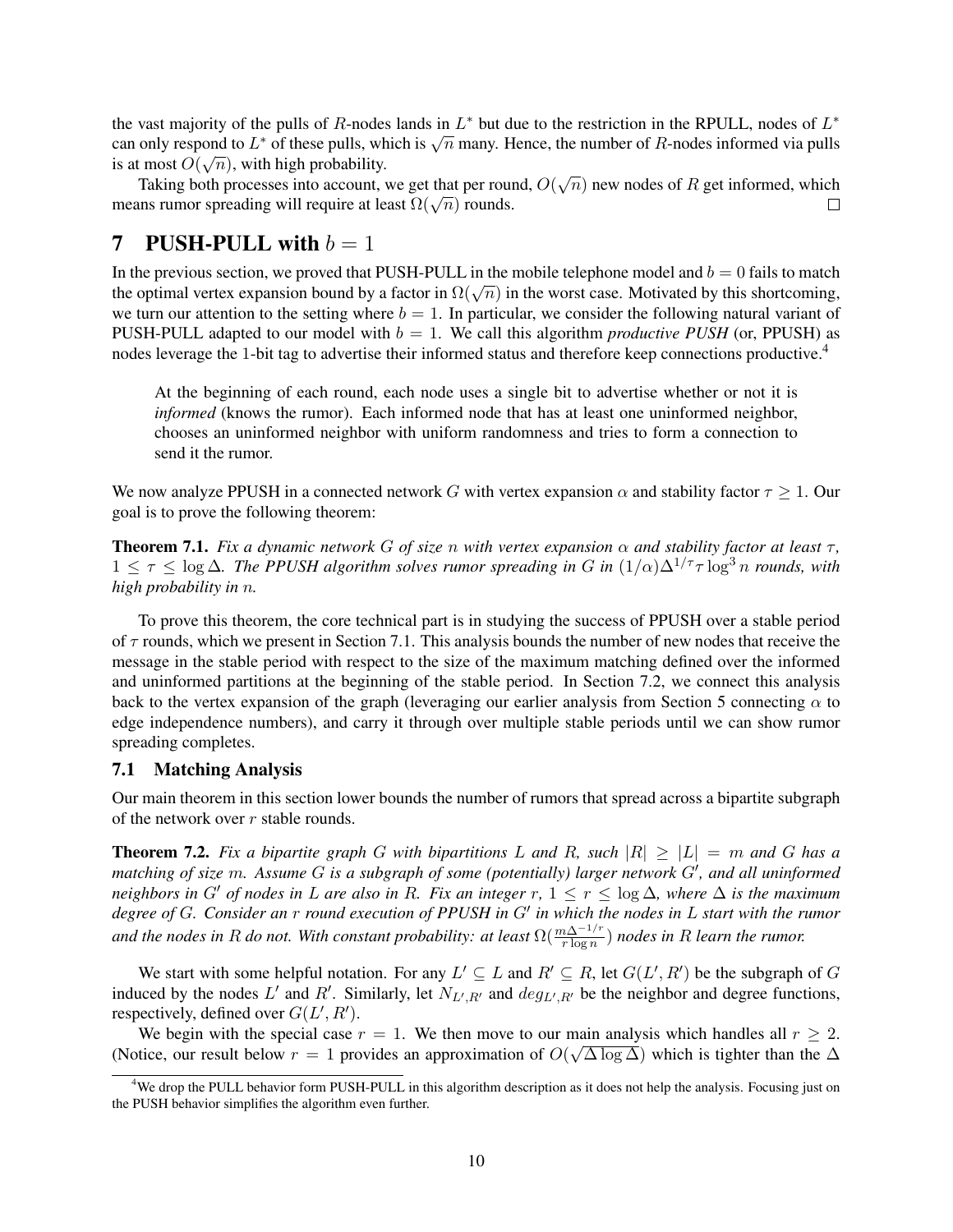approximation for this case claimed by Theorem 7.2. We could refine the theorem claim to more tightly capture performance for small  $r$ , but we leave it in the looser more general form for the sake of concision in the result statement.)

# **Lemma 7.3.** *For*  $r = 1$ , PPUSH produces a matching of size  $\Omega(m/\sqrt{\Delta \log \Delta})$ , with constant probability.

*Proof.* Consider the maximal matching M in the bipartite graph, and let  $L_M$  be the set of informed endpoints of this matching. Divide nodes of  $L_M$  into log  $\Delta$  classes based on their degree in the bipartite graph G, by putting nodes of degree in  $[2^{i-1}, 2^i]$  in the  $i^{th}$  class. By pigeonhole principle, one of these classes contains at least  $|M|/\log \Delta = m/\log \Delta$  nodes. Let  $L_M^i$  be this class and let  $d = 2^{i-1}$  be such that the degrees in this large class are in  $[d, 2d]$ . Now each node v in  $L_M$  pushes to its pair in the matching M with probability  $1/deg(v) \ge 1/(2d)$ . Hence, we expect  $\frac{m}{2d \log \Delta}$  uninformed endpoints of M to be informed by getting a push from their matching pair. If  $d = O(\sqrt{\Delta/\log \Delta})$ , Chernoff bound already shows us that with high probability in this expectation and thus with at least constant probability, the matching size is at least  $m \cdot \Omega(1/\sqrt{\Delta \log \Delta})$ , hence establishing the Lemma's claim. Suppose on the contrary that  $d = \Omega(\sqrt{\Delta/\log \Delta}).$ 

Now, let  $R^*$  be the set of R-nodes adjacent to  $L_M^i$ . Call each node  $v \in R^*$  high-degree if  $deg(v) \geq d$ . Each  $L_M^i$ -node pushes to each of its adjacent neighbors with probability at least  $1/(2d)$ , which means each high-degree node in  $R^*$  gets at least one push with probability at least  $1-(1-\frac{1}{2a})$  $\frac{1}{2d}$ )<sup>2d</sup> > 1/4. Note that there are at least  $md/\log \Delta$  edges of G incident on  $L_M^i$ . Hence, the number of edges incident on  $R^*$  is also at least  $md/\log\Delta$ . Now either at least  $md/(2\log\Delta)$  edges are incident on high-degree nodes of  $R^*$ , or at least  $md/(2 \log \Delta)$  edges are incident on low-degree nodes of  $R^*$ . In the former case, since each high-degree  $ma/(2 \log \Delta)$  edges are incident on low-degree nodes of  $\Lambda$ . In the former case, since each ingn-degree node has degree at most  $\Delta$ , there must be at least  $md/(2\Delta \log \Delta) = \Omega(m/\sqrt{\Delta \log \Delta})$  high degree nodes. hode has degree at most  $\Delta$ , there must be at least  $ma/(2\Delta \log \Delta) = s\ell(m/\sqrt{\Delta \log \Delta})$  mgn degree hodes.<br>Since each of these gets hit with probability at least 1/4, we expect at least  $\Omega(m/\sqrt{\Delta \log \Delta})$  such hits. Due to the negative correlation of these hits, the Lemma's claim follows from Chernoff bound.

Suppose on the contrary that we are in the latter case and  $md/(2 \log \Delta)$  edges are incident on lowdegree nodes. Each low-degree node  $v \in R^*$  gets hit with probability at least  $1 - (1 - \frac{1}{2e})$  $\frac{1}{2d}$ )<sup>deg(v)</sup>  $\geq$  $\Theta(deg(v)/d)$ . Since summation of degrees among low-degree nodes is at least  $md/(2 \log \Delta)$ , we get that  $\Theta(\deg(v)/a)$ . Since summation of degrees among low-degree nodes is at least  $\lim_{\Delta \to \infty} \frac{\log \Delta}{\Delta}$ , we get that the expected number of hit low-degree nodes is at least  $\Omega(m/\log \Delta) \gg \Omega(m/\sqrt{\Delta \log \Delta})$ . A Chernoff bound concentration then completes the proof.  $\Box$ 

We start now the proof of the  $r > 2$  case by making a claim that says if for a given large subset of L that has a relatively small degree sum, a couple rounds of the algorithm run on this subset will either generate a large enough matching, or leave behind a subset with an even smaller degree sum.

**Lemma 7.4.** *Fix any*  $i \in [r]$ ,  $L' \subseteq L$ , and  $R' \subseteq R$ , such that:  $|R'| \ge |L'| \ge m/16$ ;  $\sum_{u \in L'} deg_{L',R'}(u) \le$  $m\Delta^{1-\frac{i-1}{r}}$ ; all uninformed neighbors of L' in G' are in R'; and  $G(L',R')$  has a matching of size  $|L'|$ . With high probability in n, one of the following two events will occur if we execute PPUSH with the nodes in L' *knowing the rumor and the nodes in* R' *not knowing the rumor:* 

- *1. within two rounds, at least*  $\Omega(\frac{m\Delta^{-1/r}}{r \log n})$  *nodes in R' learn the rumor; or*
- 2. after one round, we can identify subsets  $L'' \subseteq L'$ ,  $R'' \subseteq R'$ , with  $R''$  containing only nodes that do not know the rumor, such that  $|R''|\geq |L''|\geq (1-1/r)^2\cdot |L'|;$   $\sum_{u\in L''}deg_{L'',R''}(u)\leq m\Delta^{1-\frac{i}{r}};$   $R''$ contains all uninformed neighbors of  $L''$  nodes in  $G'$ ; and  $G(L'', \overline{R''})$  has a matching of size  $|L''|$ .

*Proof.* This proof consists of several steps, which we present one by one below. Before doing so, let M be a maximum matching on  $G(L', R')$ . Because we assume  $|L'| = |M|$ , we know every node in  $L'$  shows up in M. For every node in u in M, we use term u*'s original match*, to refer to the node u is matched with in M. Every node in L' has a match and so do at |M| nodes in R'. In addition, when describing the behavior of the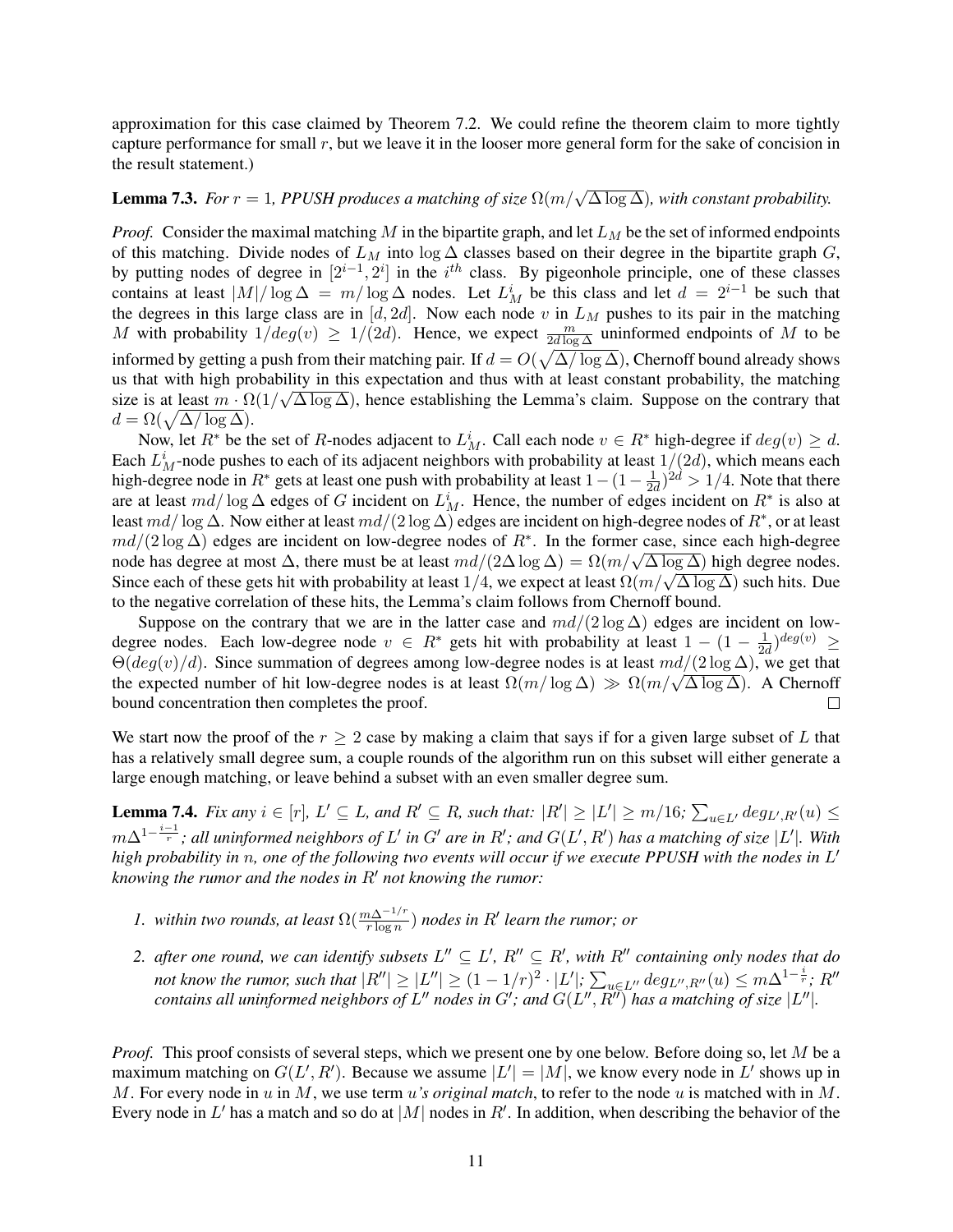PPUSH algorithm, we describe the event in which an informed node u attempts to connect to an uninformed neighbor v as u *sending a proposal* to v. A given node v, therefore, might have many proposal sent to it in a given round.

Step #1: Remove High-Degree Nodes in  $L'$ . The lemma assumptions tell us that the sum of degrees of nodes in  $L'$  is not too large. A natural implication is that at most a small fraction of these nodes can have a degree larger than the smallest possible average degree given by this bound.

In more detail, fix  $\delta_i = \Delta^{1-\frac{i-1}{r}} \cdot r \cdot 16$ . We claim that at most a  $1/r$  fraction of nodes in  $L'$  have a degree of size at least  $\delta_i$ . To see why this claim is true we first note that by the lemma assumptions,  $|L'| \ge m/16$ . It follows that if more than  $(1/r) \cdot |L'|$  nodes have a degree of size at least  $\delta_i$ , then the total sum of degrees would be greater than  $(1/r) \cdot |L'| \cdot \delta_i \geq m \cdot \Delta^{1-\frac{i-1}{r}}$ , which contradicts the degree bound assumption.

Let  $L'_1 \subseteq L'$  be the subset of  $L'$  with degrees upper bounded by  $\delta_i$ . Notice, as just established,  $L'_1$  has at least a  $(1 - 1/r)$ -fraction of the nodes from L'. Let  $R'_1$  be the subset of  $R'$  that remains after we remove from R' any node that is no longer connected to  $L'_1$ . Notice, for every node  $u \in L'_1$ , u's original match is still in  $R'_1$ . Therefore, we get  $|R'_1| \ge |L'_1|$ , and the property that there is matching of size  $|L'_1|$  in  $G(R'_1, L'_1)$ . Finally, because we only removed nodes from  $R'$  if they were not connected to  $L'_1$ , we know every node in  $L'_1$  still has all of its uninformed neighbors from  $R'$  included in  $R'_1$ .

Step #2: Remove High-Degree Nodes in  $R'_1$ . We now run one round of the PPUSH algorithm in our graph and bound its behavior on the nodes in  $G(L'_1, R'_1)$ . To do so, we first fix  $X_v$ , for each  $v \in R'_1$ , to be the random variable describing the number of proposals received by  $v$  from nodes in  $L'_1$  in this round. We are interested in the nodes with large expected values for X. In particular, we fix  $H = \{v \in R_1' :$  $E[X_v] \geq c \log n$ , for some constant  $c \geq 1$  that we fix later. Notice, for each  $v \in H$ , we can define  $X_v = \sum_{u \in N_{L'_1, R'_1}(v)} Y_{u,v}$ , where for each  $u \in N_{L'_1, R'_1}(v)$ , the variable  $Y_{u,v}$  is a  $0/1$  indicator variable indicating that  $u$  sent a proposal to  $v$ .

Notice, for  $u \neq u'$ ,  $Y_{u,v}$  and  $Y_{u',v}$  are independent. Therefore,  $X_v$  is defined as the sum of independent random variables. It follows that we can apply a Chernoff bound to achieve concentration on the mean  $\mu = E[X_v]$ . A straightforward consequence of this concentration is that the probability  $X_v \geq 1$  is at least  $1 - n^{-h}$ , where  $h \ge 1$  is a constant that grows with the constant c selected for our definition of H. Notice, this probability only *lower bounds* the probability that v receives a proposal, as it only focuses on proposals arriving from nodes in  $L'_1$ . Other neighbors of v not in  $L'_1$  might also send v a proposal, which would only *increase* the probability that v receives a proposal—helping our goal in this step of establishing that these high degree nodes receive proposals with high probability. We now consider all nodes in  $H$ . There might be dependencies between different  $X$  variables, but we can bypass these dependencies by applying a simple union bound to establish that the probability that *every* node in H receives at least one proposal is still high with respect to n (for sufficiently large c in our definition of  $H$ ).

Moving forward, we assume this event occurs. We now want to remove from consideration some nodes from our bipartite subgraph. In particular, for every node  $v \in R'_1$  that receives a proposal in this round, we remove v from  $R'_1$ . Notice, we do not require that the proposal came from  $L'_1$  to remove v. That is, if v receives a proposal from any node—be it in  $L'_1$  or not—we remove it. In addition, for each v we remove, if v is the original match of some node u in  $L_1^7$ , we also remove u from  $L_1^{\prime}$ . Let  $R_2^{\prime}$  and  $L_2^{\prime}$  be the nodes that remain from  $R'_1$  and  $L'_1$ , respectively. Every node in  $L'_2$  still has its original match in  $R'_2$ , therefore  $|R'_2| \geq |L'_2|$ , and  $G(L'_2, R'_2)$  has a maximum matching of size  $|L'_2|$ . Also, since we only removed nodes from  $R'_1$  that received the rumor, every node in  $L'_2$  still has all of its uninformed neighbors remaining in  $R'_2$ .

Step #3: Check the Number of Nodes Left in  $G(L'_2, R'_2)$ . We now consider how many nodes were removed from consideration in the last step. The first case we consider is that these matches moved more than a  $1/r$  fraction of the nodes from  $L'_1$ . If this occurs, then it follows that at least  $|L'_1|/r$  nodes learned the rumor in this one round. In the first step, however, we established that  $|L'_1| \ge (m/16)(1 - 1/r) \in \Omega(m)$ . Therefore the number of nodes that learn the rumor is in  $\Omega(m/r)$ , which is which is more than large enough to directly satisfy the bound of bound of  $\frac{m\Delta^{-1/r}}{r \log n}$  claimed in objective 1 of the lemma.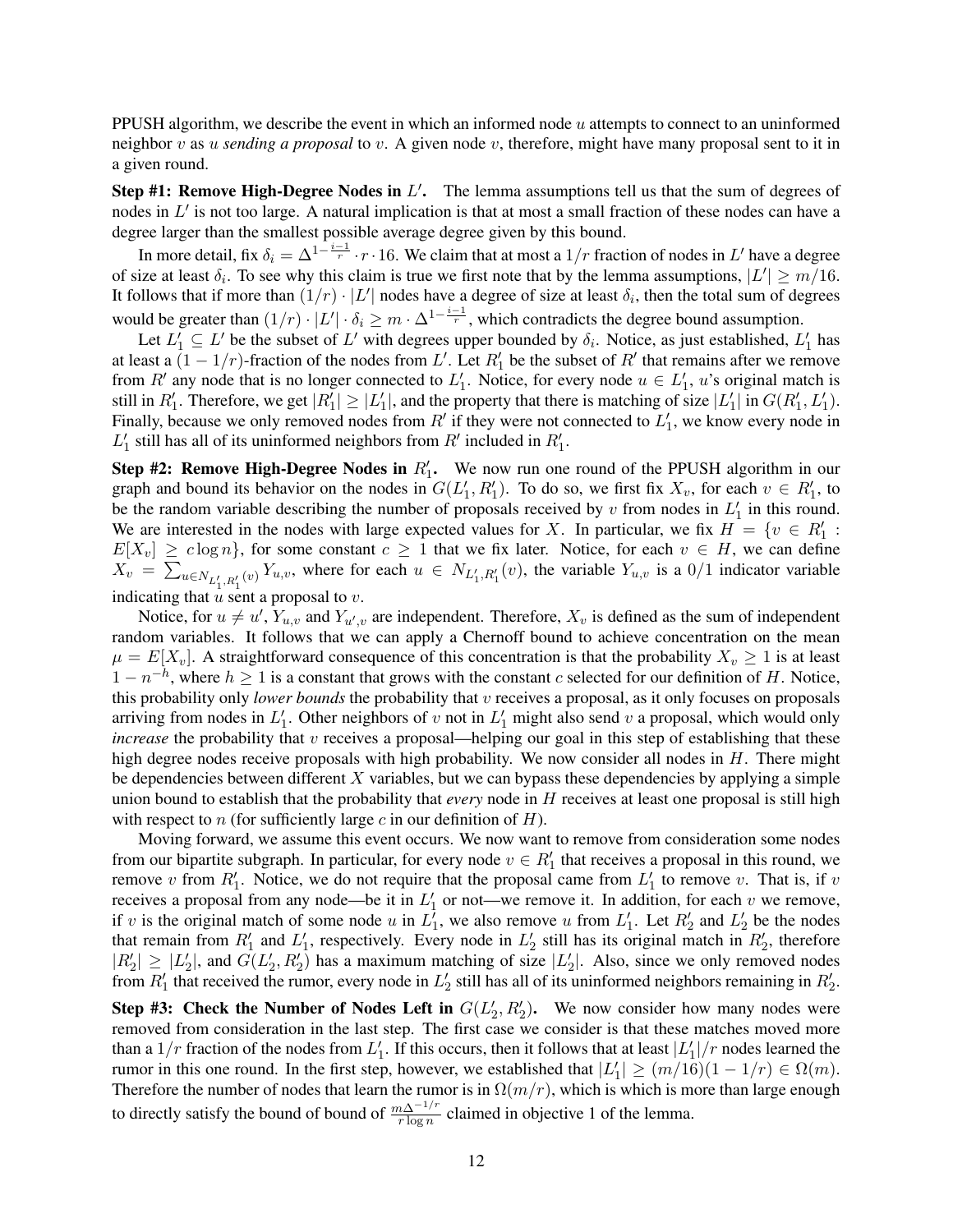Moving forward, therefore, we assume that no more than a  $1/r$  fraction of the nodes in  $L'_1$  were removed to define  $L'_2$ . Combining the reductions from the first two steps, we have  $|L'_2| \ge |L'| \cdot (1 - 1/r)^2$ .

**Step #4: Bound the Degree Sum of**  $L'_2$ . Notice, if we set  $L'' = L'_2$  and  $R'' = R'_2$ , then we have shown so far that these sets satisfy *most* of the conditions required by objective 2 of the lemma statement. Indeed, the only condition we have not yet analyzed is the sum of the degrees of the nodes in  $L'_2$ , which we examine next.

We divide the possibilities for this sum into two cases. The first case is that  $\sum_{u\in L_2'} deg_{L_2',R_2'}(u) \le$  $m\Delta^{1-\frac{i}{r}}$ . That is, that the sum is small enough to satisfy objective 2 of the lemma. If this occurs, we are done. The second case is that  $\sum_{u \in L'_2} deg_{L'_2, R'_2}(u) > m\Delta^{1-\frac{i}{r}}$ . We will now show that if this is true then, with high probability in  $\Delta$ , in one additional round of the algorithm we inform enough new nodes to satisfy objective 1 of the lemma.

To do so, first recall that by definition, every node in  $L'_2$  has a degree at most  $\delta_i$ , and therefore any given edge in  $G(L'_2, R'_2)$  is selected by a  $L'_2$  node with probability at least  $1/\delta_i$ . For each  $v \in R'_2$ , let  $X_v$  be the expected number of proposals that v receives from nodes in  $L'_2$  during this round. Using our above lower bound on edge selection probability, we can calculate:  $E[X_v] \ge \deg_{L'_2, R'_2}(v)/\delta_i$ . Let  $Y = \sum_{v \in R'_2} X_v$  be the total number of proposals received by  $R'_2$  nodes from  $L'_2$  nodes. By linearity of expectation:

$$
E[Y] \ge \sum_{v \in R'_2} deg_{L'_2, R'_2}(v)/\delta_i = \sum_{u \in L'_2} deg_{L'_2, R'_2}(u)/\delta_i > m\Delta^{1-\frac{i}{r}} \cdot (1/\delta_i) = (m\Delta^{-\frac{1}{r}})/\Theta(r).
$$

As defined, Y is *not* necessarily the sum of independent random variables, as there could be dependencies between different X values. However, it is straightforward to verify that for any  $u \neq v$ ,  $X_u$  and  $X_v$  are *negatively associated*: u receiving more proposal can only reduce the number of proposals received by  $v$ . Because we can apply a Chernoff bound to negatively associated random variables, we can achieve concentration around the expected value for Y. Note that  $E[Y] \geq c \log n$  as otherwise the claim of the lemma reduces to informing just one node which holds trivially. It follows that with high probability in  $n$ , we have  $Y \ge (m\Delta^{-\frac{1}{r}})/\Theta(r)$ .

We are not yet done. Recall that  $Y$  describes the total number of *proposals* received by nodes in  $R'_2$ , not the total number of *nodes* in  $R'_2$  that receive proposals. It is, however, this later quantity that we care about. Fortunately, at this step we can leverage Step #2, during which, with high probability, we removed all nodes in  $R'_1$  that expected to receive at least log n proposals. In other words, w.h.p., for every  $v \in R'_2$ :  $E[X_v] \in O(\log n).$ 

For any  $v \in R'_2$ , we can bound the probability that  $X_v > c \log n$ , for some sufficiently large constant  $c \ge 1$ , to be polynomially small in n (with an exponent that increases with c). By a union bound, the probability that any node in  $R'_2$  receives more than  $c \log n$  values is still polynomially small in n. Assume, therefore, that this  $c \log n$  upper bound holds for all nodes. It follows that if  $Y \ge (m\Delta^{-\frac{1}{r}})/\Theta(r)$ , the number of unique nodes receiving proposals is at least  $\frac{Y}{\Theta(\log n)} \ge \frac{m\Delta^{-\frac{1}{r}}}{\Theta(r\log n)} = \Omega(\frac{m\Delta^{-\frac{1}{r}}}{r\log n})$ .

We can simple combine the high probability bounds on the size of Y being large and the size of  $X_v$ being small (for every relevant  $v$ ), by a simple union bound on all of those events, as each holds with high probability in *n* and we certainly have at most  $n + 1$  such events.

Pulling together the pieces, we have shown that if the degree sum on  $L'_2$  is too large, then with high probability in *n* at least  $\frac{m\Delta^{-1/r}}{r \log n}$  new nodes are informed in this round—satisfying the lemma.

To conclude, we note that the above analysis only applies to the number of nodes in  $R_2'$  that are informed by nodes in  $L'_2$ . It is, of course, possible that some nodes in  $R'_2$  are also informed by nodes outside of  $L'_2$ . This behavior can only help this step of the proof as we are proving a lower bound on the number of informed nodes and this can only increase the actual value.  $\Box$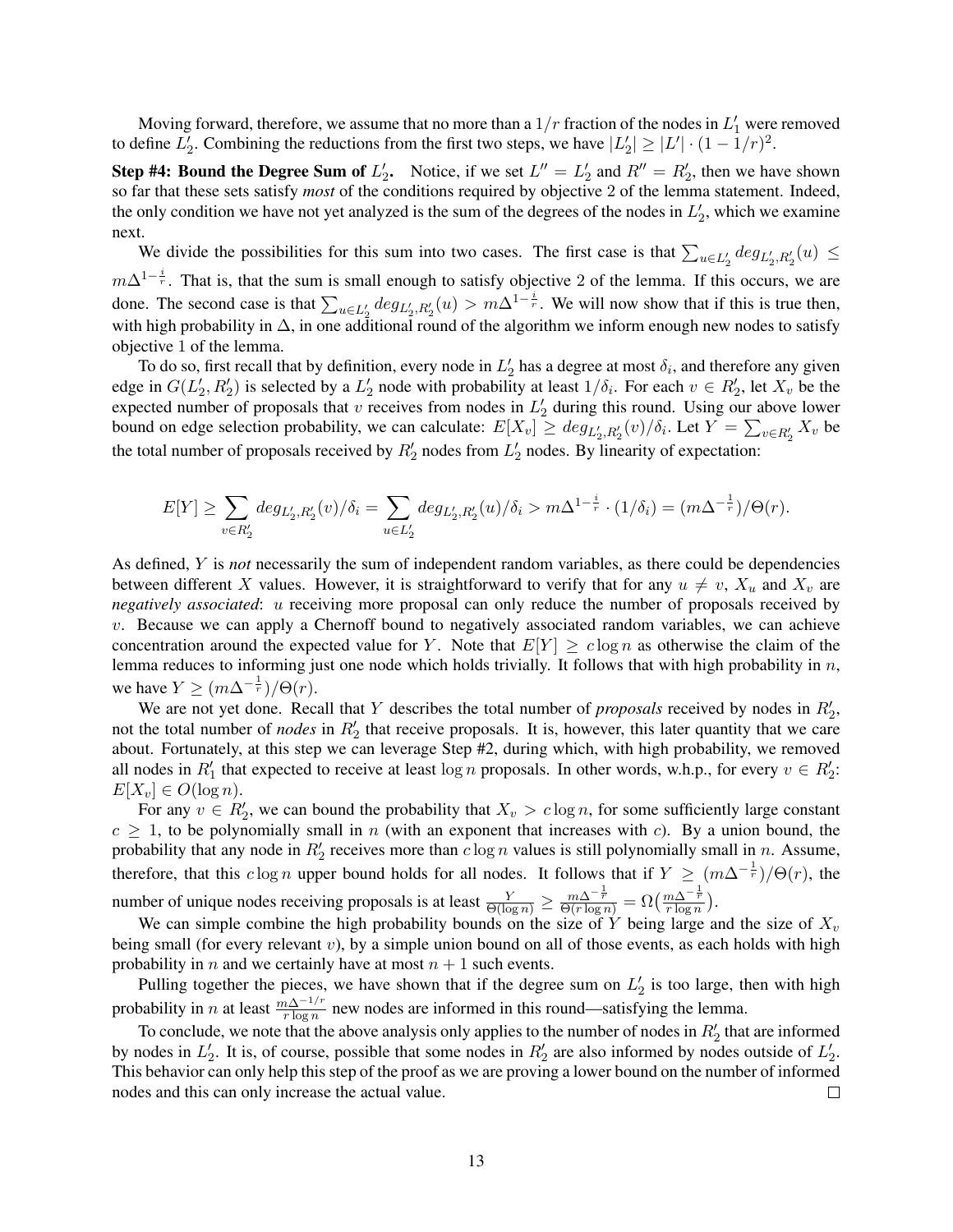We now leverage Lemma 7.4 to prove Theorem 7.2. The following argument establishes a base case that satisfies the lemma preconditions of Lemma 7.4 and then repeatedly applies it r times. Either: (1) a matching of sufficient size is generated along the way (i.e., case 1 of the lemma statement applies); or (2) we begin round r with a set L' with size in  $\Omega(m)$  that has an average degree in  $\Theta(\Delta^{1/r})$ —in which case it is easy to show that in the final round we get a matching of size  $\Omega(\frac{m\Delta^{-1/r}}{r\log n})$ .

*Proof (of Theorem 7.2).* Fix a bipartite graph G with bipartitions L and R with a matching of size  $|L| = m$ , and a value r, as specified by the theorem statement preconditions. If  $r = 1$ , the claim follows directly from Lemma 7.3. Assume in the following, therefore, that  $r > 2$ .

We claim that we can apply Lemma 7.4 to  $L' = L$ ,  $R' = R$ , and  $i = 1$ . To see why, notice that this definition of L' satisfies the preconditions  $L' \subseteq L$ ,  $R' \subseteq R$ , and  $|R'| \geq |L'| \geq m/16$ . It also satisfies the condition requiring all of the uninformed neighbors of L' to be in R'. Finally, because we fixed  $i = 1$ , it holds that:  $\sum_{u \in L'} deg_{L',R'}(u) \leq m\Delta^{1-\frac{i-1}{r}} = m\Delta$ , as there are m nodes in L' each with a maximum degree of ∆.

Consider this first application of Lemma 7.4. It tells us that, w.h.p., either we finish after one or two rounds, or after a single round we identify a smaller bipartitate graph  $G(L'', R'')$ , where  $L''$  and  $R''$  satisfy all the properties needed to apply the Lemma to  $L' = L''$ ,  $R' = R''$ , and  $i = 2$ . We can keep applying this lemma inductively, each time increasing the value of i, until either: (1) we get through  $i = r - 1$ ; (2) an earlier application of the lemma generates a sufficiently large matching to satisfy the theorem; or (3) at some point before either option 1 or 2, the lemma fails to hold. Since the third possibility happens with probability polynomially small in  $n$  at each application, we can use a union bound and conclude that with high probability, it does not happen in any of the iterations. Ignoring this negligible probability, we focus on the other two possibilities.

Before that, let us discuss a small nuance in applying the lemma  $r$  times. We need to ensure that the specified  $L'$  sets are always of size at least  $m/16$ , as required to keep applying the lemma. Notice, however, that we start with an L' set of size m, and the lemma guarantees it decreases by a factor of at most  $(1-1/r)^2$ . Therefore, after  $i < r \leq \log \Delta$  applications,  $|L''| \geq (1 - 1/r)^{2i} \cdot m > (1/4)^{2i/r} \cdot m > (1/4)^2 \cdot m = m/16$ .

Going back to the two possibilities, if option 2 holds, we are done. On the other hand, if option 1 holds, we have one final step in our argument. In this case, we end up with having identified a bipartite subgraph  $G(L'', R'')$  with a maximum matching of size at least  $|L''| \ge m/16$ . We also know  $\sum_{u \in L''} deg_{L'', R''}(u) \le$  $m\Delta^{1-\frac{i}{r}} = m\Delta^{1/r}$  as  $i = r - 1$ . In this case, it holds trivially that at most  $m/32$  nodes u of L'' have  $deg_{L^{\prime\prime},R^{\prime\prime}}(u) \geq 32\Delta^{1/r}$ . Hence, at least  $m/32$  nodes u have degree at most  $32\Delta^{1/r}$ . Now, each of these proposes to its own match in R<sup>0</sup> with probability at least  $\Delta^{-1/r}/32$ . Thus, we expect  $\Theta(m\Delta^{-1/r})$  nodes of  $R''$  to receive proposals directly from their matches. Note that these events are independent. Moreover, we have  $m\Delta^{-1/\tilde{r}} = \Omega(\log n)$  as otherwise the claim of the theorem would be trivial. Therefore, w.h.p.,  $Θ(m\Delta^{-1/r})$  nodes of R<sup>n</sup> receive proposals from their pairs. Hence, at least  $Θ(m\Delta^{-1/r})$  nodes of R<sup>n</sup> get informed, thus completing the proof.  $\Box$ 

#### 7.2 Connecting Rumor Spreading to Bipartite Matchings and Proving Theorem 7.1

We now leverage the matching analysis from Section 7.1 to bound the rumor spread over time, hence eventually proving Theorem 7.1.

**Preliminaries.** Divide the rounds into *stable phases* each consisting of  $\tau$  rounds, such that the graph does not change during a stable phase. We label these phases 1, 2, .... Let V be the node set for G. Let  $S_t \subset V$ , for some phase  $t \geq 1$ , be the subset of *informed* nodes that know rumor at the beginning of phase t. Let  $U_t = V \setminus S_t$ , where V is the node set of G. Let  $f(\tau) = \tau \Delta^{1/\tau} \log n$  be the approximation factor on the maximum matching provided by Theorem 7.2. We define the notion of a *good* phase with respect to this approximation factor: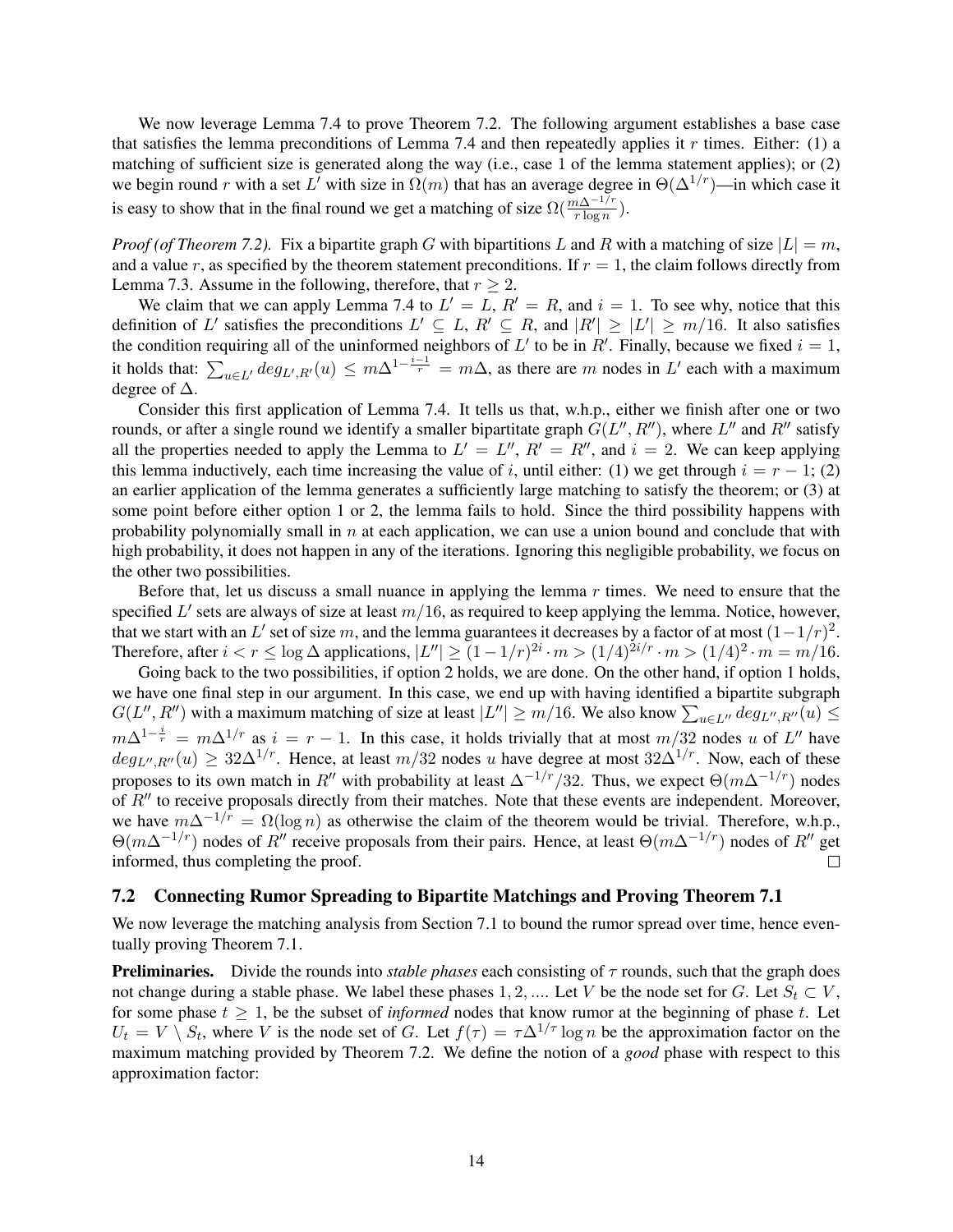**Definition 7.5.** Fix some phase t. If  $|S_t| \le n/2$ , we call this phase good if  $|S_{t+1}| \ge (1 + \frac{\alpha}{4 \cdot f(\tau)}) S_t$ . Else if  $|S_t| > n/2$ , we call this phase good if  $|U_{t+1}| \leq (1 - \frac{\alpha}{4 + t})$  $\frac{\alpha}{4 \cdot f(\tau)}\Big)|U_t|.$ 

Notice, the factor of 4 in the above definition comes from Lemma 5.4, from our earlier analysis connecting the size of a maximum matching across any partition to the vertex expansion of the graph.

Bounding the Needed Good Phases. We next bound the number of good phases needed to complete rumor spreading. Intuitively, until the rumor spreads to at least half the nodes, each good phase increases the number of informed nodes by a fractional factor of at least  $\gamma = \alpha/(4f(\tau))$ . Given that we start with 1 informed node, after t such increases, the number of informed nodes is at least  $1 \cdot (1 + \gamma)^t \geq 2^{t\gamma}$  (by Fact 3.1). Therefore, we need  $t \ge (1/\gamma) \log(n/2)$  good phases to get the rumor to at least half the nodes.

Once we have informed half the nodes, we can flip our perspective. We now decrease our uninformed nodes by a factor of at least  $\gamma$ . If we start with no more than  $n/2$  uninformed nodes, then after t good phases, the number of uninformed nodes left is no more than  $(n/2)(1-\gamma)^t < (n/2)e^{-\gamma t}$  (also by Fact 3.1). Similar to before,  $t \ge (1/\gamma) \ln(n/2)$  good phases is sufficient to reduce these remaining nodes down to a constant number at which we can complete the rumor spreading. (See the proof of Lemma 5.3 for the details of this style of argument.) We capture this intuition formally as follows:

**Lemma 7.6.** *After*  $t_{max} \in O((f(\tau)/\alpha) \cdot \ln n)$  *good phases, PPUSH has solved rumor spreading.* 

Bounding the Fraction of Phases that are Good. Our final step is to bound how many phases are needed before we have achieved, with high probability, the number of good phases required by Lemma 7.6 to solve rumor spreading.

We begin by focusing on the probability that a given phase is good. It is in this analysis that we pull together many of the threads woven so far throughout this paper. In particular, we consider the partition between informed and uniformed nodes. The maximum matching between these partitions describe the maximum number of new nodes that might be informed. We can leverage Theorem 7.2 to prove that with at least constant probability, we spread rumors to at least a  $1/f(\tau)$ -fraction of this matching. We then leverage our earlier analysis of the relationship between matchings and vertex expansion, to show that this matching generates a factor of  $\alpha/4$  increase in informed nodes (or decrease in uninformed, depending on what stage we are in the analysis). This matches our definition of *good*. Formally:

Lemma 7.7. *There is some constant probability* p *such that each phase is good with probability at least* p*.*

*Proof.* Consider the maximum matching M between the partitions  $S_t$  and  $U_t$ . Let  $m = |M|$ . A direct implication of Lemma 5.4 (see the equivalent formulation in the first line of the proof), is the following:

- if  $|S_t| \leq |U_t|$  then  $m \geq |S_t|(\alpha/4)$ ;
- else if  $|U_t| > |S_t|$  then  $m \ge |U_t| (\alpha/4)$ .

We now apply Theorem 7.2 to bound what fraction of this matching we can expect to inform in the  $\tau$  rounds of the phase that follows. In more detail, set L to be the m nodes in M from  $S_t$ , set R to be the uninformed neighbors of nodes in L, and set  $r = \tau$ . It is easy to verify that these values satisfy the preconditions of Theorem 7.2. The theorem tells us that with constant probability, at least  $m/f(r) = m/f(\tau)$  new nodes learn the message in this phase. Combined with our case analysis from above, it follows that if if  $|S_t| \geq |U_t|,$ then this is at least  $|S_t|(\alpha/(f(\tau)4))$  new nodes, and if  $|U_t|>|S_t|$  then this is at least  $m \geq |U_t|(\alpha/(f(\tau)4))$ new nodes. In both cases, we have satisfied the definition of *good* with constant probability.  $\Box$ 

We know from Lemma 7.7 that each phase is good with constant probability. We know from Lemma 7.6, that  $t_{max}$  good phases are sufficient. We must now combine these two observations to determine how many phases are needed to generate  $t_{max}$  good phases with high probability.

A starting point in this analysis is to define a random indicator variable  $X_t$  for each phase t such that: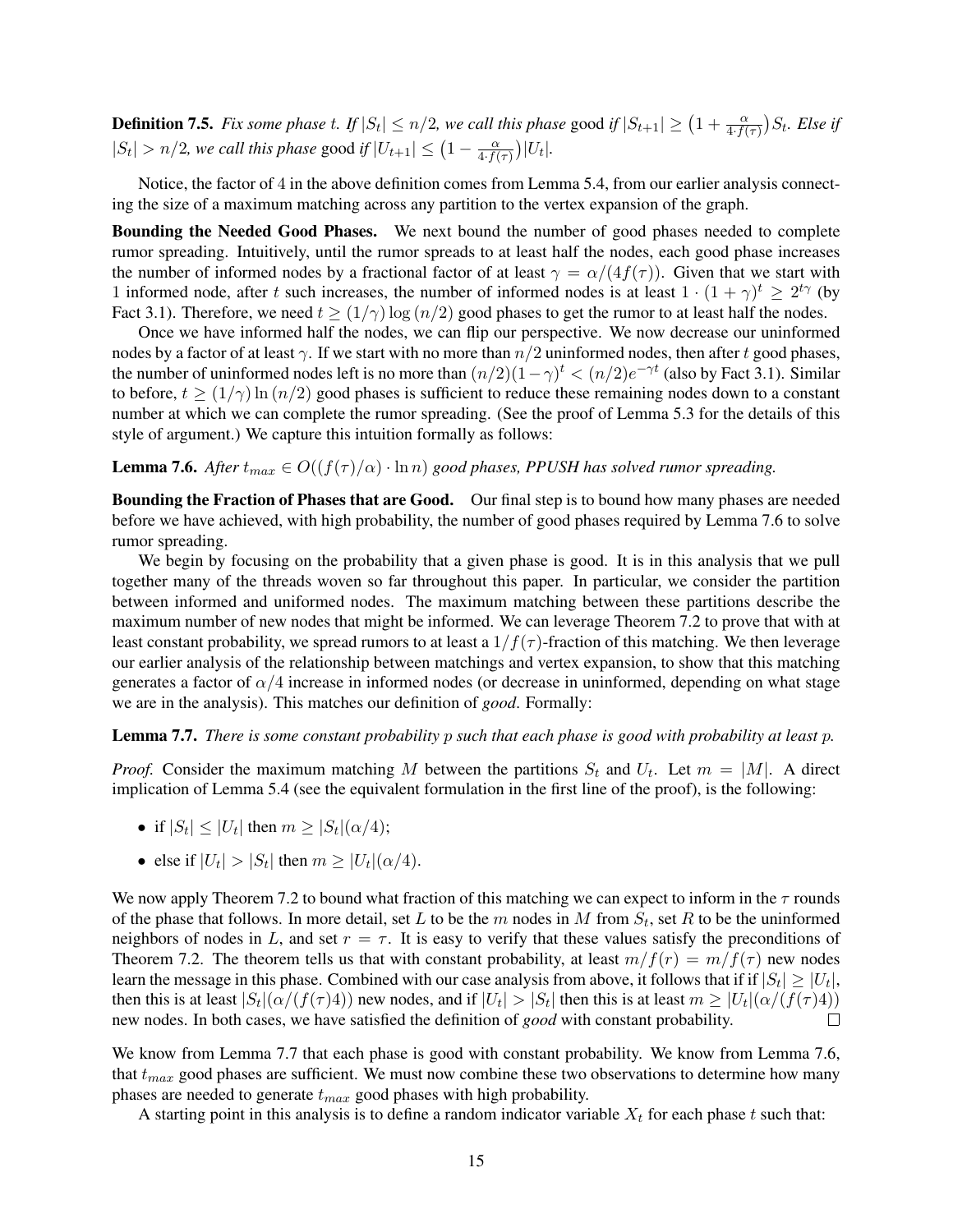$X_t =$  $\int 1$  if phase t is good 0 else.

Let  $Y_T = \sum_{t=1}^T X_t$  be the number of good phases out of the first T phases. By linearity of expectation and Lemma 7.7:  $E(Y_t) = \Theta(T)$ . Combining this observation with Lemma 7.6 it follows that the *expected time* to solve rumor spreading with PPUSH is in  $O(t_{max})$ .

We are seeking, however, a high probability bound to prove Theorem 7.1. We cannot simply apply a Chernoff bound to concentrate around  $E(Y_T)$ , as for  $t \neq t'$ ,  $X_t$  and  $X_{t'}$  are not necessarily independent. Our final theorem proof will leverage a stochastic dominance argument to overcome this obstacle.

*Proof (of Theorem 7.1).* According to Lemma 7.7, there exists some constant probability p that lower bounds, for every phase, the probability that the phase is good. For each t, we define a trivial random variable  $\hat{X}_t$ that is 1 with independent probability  $p$ , and otherwise 0. By definition, for each phase  $t$ , regardless of the history through phase  $t-1$ ,  $X_t$  stochastically dominates  $\hat{X}_t$ . It follows that if  $\hat{Y}_T = \sum_{t=1}^T \hat{X}_t$  is greater than x with some probability  $\hat{p}$ , then  $Y_T$  is greater than x with probability at least  $\hat{p}$ . A Chernoff bound applied to  $\hat{Y}_T$ , for  $T = c \cdot t_{max}$  (where  $c \ge 1$  is a sufficiently large constant define with respect to the constant from Lemma 7.7 and the Chernoff form, and  $t_{max}$  is provided Lemma 7.6), provides that  $\hat{Y}_T$  is at least  $t_{max}$  with high probability in n. It follows the same holds for  $Y_T$ . By Lemma 7.6, this is a sufficient number of good phases to solve rumor spreading. To obtain the final round bound we first note that the upper bound  $T$  on phases simplifies as:

$$
T = O(t_{max}) = O((f(\tau)/\alpha)\ln n) = (1/\alpha)\tau\Delta^{1/\tau}\log^2 n.
$$

We further note that each phase has at most  $\tau \leq \log \Delta$  rounds, and that  $n \geq \Delta, m$ , from which it follows the total number of required rounds is upper bounded by  $O((1/\alpha)\tau\Delta^{1/\tau}\log^3 n)$ , as needed.

#### $\Box$

## References

- [1] H. Baumann, P. Fraigniaud, H. A. Harutyunyan, and R. De Verclos. The worst case behavior of randomized gossip protocols. *Theoretical Computer Science*, 560:108–120, 2014.
- [2] F. Chierichetti, S. Lattanzi, and A. Panconesi. Rumour spreading and graph conductance. In *Proceedings of the ACM-SIAM symposium on Discrete Algorithms (SODA)*, 2010.
- [3] T. Clarkson, D. Gorse, J. Taylor, and C. Ng. Epidemic algorithms for replicated database management. *IEEE Transactions on Computing*, 1:1552–61, 1992.
- [4] S. Daum, F. Kuhn, and Y. Maus. Rumor spreading with bounded in-degree. *arXiv preprint arXiv:1506.00828*, 2015.
- [5] N. Fountoulakis and K. Panagiotou. Rumor spreading on random regular graphs and expanders. In *Approximation, Randomization, and Combinatorial Optimization. Algorithms and Techniques*, pages 560–573. Springer, 2010.
- [6] A. M. Frieze and G. R. Grimmett. The shortest-path problem for graphs with random arc-lengths. *Discrete Applied Mathematics*, 10(1):57–77, 1985.
- [7] G. Giakkoupis. Tight bounds for rumor spreading in graphs of a given conductance. In *Proceedings of the Symposium on Theoretical Aspects of Computer Science (STACS)*, 2011.
- [8] G. Giakkoupis. Tight bounds for rumor spreading with vertex expansion. In *Proceedings of the ACM-SIAM Symposium on Discrete Algorithms (SODA)*, 2014.